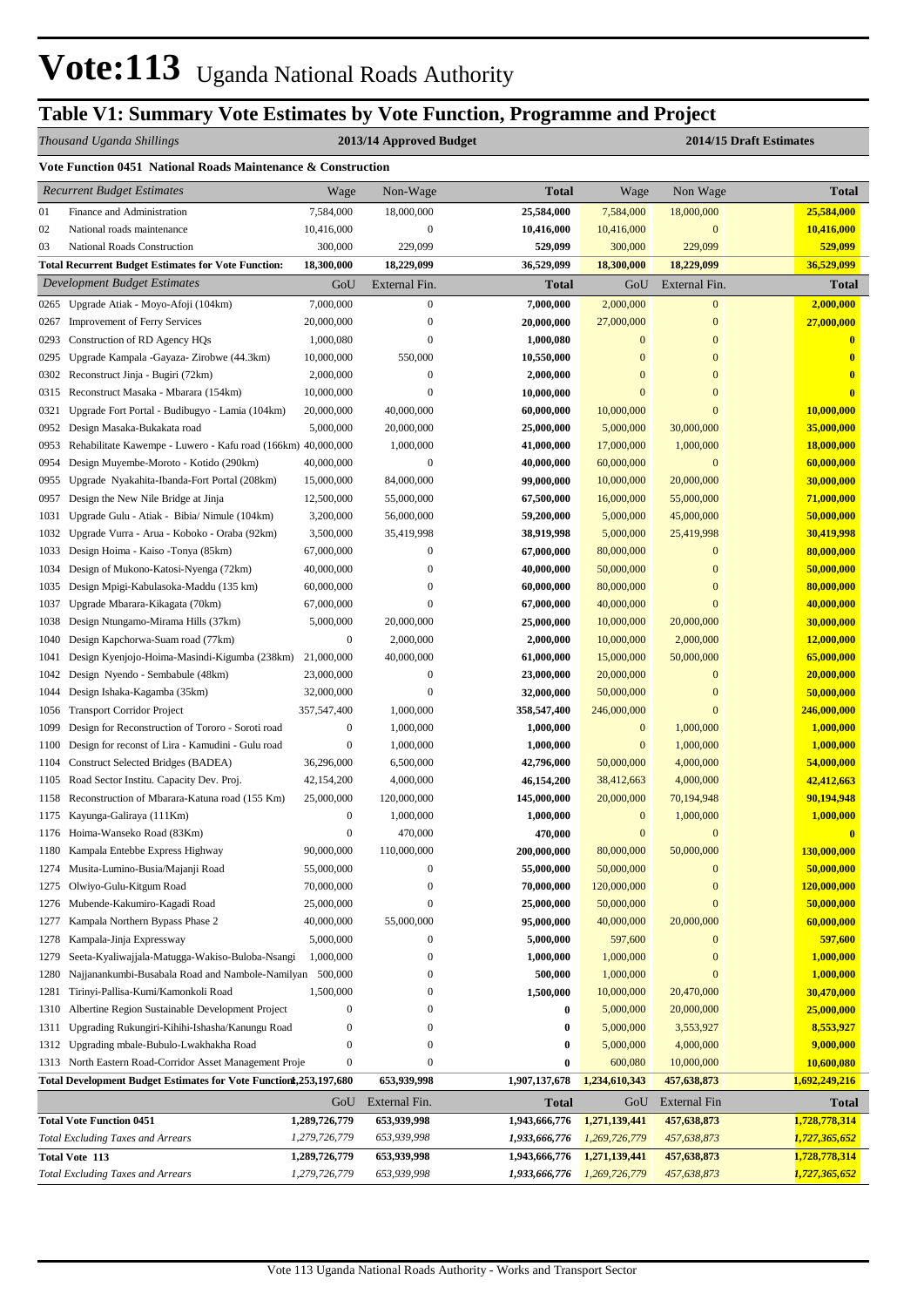## **Table V2: Summary Vote Estimates by Item**

| Thousand Uganda Shillings                                               |                                | 2013/14 Approved Budget    |                                | 2014/15 Draft Estimates        |                            |                                |
|-------------------------------------------------------------------------|--------------------------------|----------------------------|--------------------------------|--------------------------------|----------------------------|--------------------------------|
|                                                                         |                                | GoU External Fin.          | <b>Total</b>                   |                                | GoU External Fin.          | <b>Total</b>                   |
| <b>Employees, Goods and Services (Outputs Provided)</b>                 | 43,683,299                     | 4,000,000                  | 47,683,299                     | 43,429,099                     | 1,500,000                  | 44,929,099                     |
| 211101 General Staff Salaries                                           | 18,300,000                     | $\boldsymbol{0}$           | 18,300,000                     | $\mathbf{0}$                   | $\boldsymbol{0}$           | $\bf{0}$                       |
| 211102 Contract Staff Salaries (Incl. Casuals, Temporary)               | $\mathbf{0}$                   | $\boldsymbol{0}$           | $\bf{0}$                       | 18,300,000                     | $\mathbf{0}$               | 18,300,000                     |
| 211103 Allowances                                                       | 200,000                        | $\overline{0}$             | 200,000                        | 200,000                        | $\boldsymbol{0}$           | 200,000                        |
| 212101 Social Security Contributions                                    | 2,200,000                      | 0                          | 2,200,000                      | $\overline{0}$                 | $\mathbf{0}$               | $\mathbf{0}$                   |
| 212201 Social Security Contributions                                    | $\boldsymbol{0}$               | 0                          | $\bf{0}$                       | 2,200,000                      | $\boldsymbol{0}$           | 2,200,000                      |
| 213001 Medical expenses (To employees)                                  | 1,900,000                      | 0                          | 1,900,000                      | 1,900,000                      | $\boldsymbol{0}$           | 1,900,000                      |
| 213004 Gratuity Expenses                                                | 2,500,000                      | 0                          | 2,500,000                      | 2,567,000                      | $\overline{0}$             | 2,567,000                      |
| 221001 Advertising and Public Relations                                 | 200,000                        | $\overline{0}$             | 200,000                        | 200,000                        | $\boldsymbol{0}$           | 200,000                        |
| 221002 Workshops and Seminars                                           | 100,000                        | 0                          | 100,000                        | 100,000                        | $\boldsymbol{0}$           | 100,000                        |
| 221003 Staff Training                                                   | 906,099                        | $\overline{0}$             | 906,099                        | 946,000                        | $\boldsymbol{0}$           | 946,000                        |
| 221005 Hire of Venue (chairs, projector, etc)                           | 20,000                         | $\overline{0}$             | 20,000                         | 20,000                         | $\mathbf{0}$               | 20,000                         |
| 221007 Books, Periodicals & Newspapers                                  | 70,000                         | 0                          | 70,000                         | 70,000                         | $\mathbf{0}$               | 70,000                         |
| 221008 Computer supplies and Information Technology (IT)                | 777,000                        | $\boldsymbol{0}$           | 777,000                        | 777,000                        | $\mathbf{0}$               | 777,000                        |
| 221009 Welfare and Entertainment                                        | 250,000                        | 0                          | 250,000                        | 250,000                        | $\boldsymbol{0}$           | 250,000                        |
| 221011 Printing, Stationery, Photocopying and Binding                   | 123,000                        | 0                          | 123,000                        | 100,000                        | $\mathbf{0}$               | 100,000                        |
| 221012 Small Office Equipment                                           | 200,000                        | 0                          | 200,000                        | 200,000                        | $\mathbf{0}$               | 200,000                        |
| 221016 IFMS Recurrent costs                                             | 70,000                         | $\overline{0}$             | 70,000                         | 70,000                         | $\mathbf{0}$               | 70,000                         |
| 222001 Telecommunications                                               | 200,000                        | $\overline{0}$             | 200,000                        | 100,000                        | $\mathbf{0}$               | 100,000                        |
| 222002 Postage and Courier                                              | 25,000                         | 0                          | 25,000                         | 25,000                         | $\mathbf{0}$               | 25,000                         |
| 222003 Information and communications technology (ICT)                  | 779,264                        | $\overline{0}$             | 779,264                        | 779,264                        | $\overline{0}$             | 779,264                        |
| 223001 Property Expenses                                                | 200,000                        | 0                          | 200,000                        | 200,000                        | $\mathbf{0}$               | 200,000                        |
| 223003 Rent – (Produced Assets) to private entities                     | 3,320,000                      | $\overline{0}$             | 3,320,000                      | 3,320,000                      | $\overline{0}$             | 3,320,000                      |
| 223004 Guard and Security services                                      | 200,000                        | 0                          | 200,000                        | 200,000                        | $\boldsymbol{0}$           | 200,000                        |
| 223005 Electricity                                                      | 320,000                        | 0                          | 320,000                        | 320,000                        | $\mathbf{0}$               | 320,000                        |
| 223006 Water                                                            | 75,000                         | 0                          | 75,000                         | 75,000                         | $\mathbf{0}$               | 75,000                         |
| 224004 Cleaning and Sanitation                                          | $\boldsymbol{0}$               | $\overline{0}$             | $\bf{0}$                       | 100,000                        | $\overline{0}$             | 100,000                        |
| 225001 Consultancy Services- Short term                                 | 7,876,936                      | 1,000,000                  | 8,876,936                      | 7,622,736                      | 1,500,000                  | 9,122,736                      |
| 225002 Consultancy Services-Long-term                                   | $\boldsymbol{0}$               | 3,000,000                  | 3,000,000                      | $\mathbf{0}$                   | $\mathbf{0}$               | $\bf{0}$                       |
| 226001 Insurances                                                       | 1,391,000                      | $\boldsymbol{0}$           | 1,391,000                      | $\overline{0}$                 | $\overline{0}$             | $\mathbf{0}$                   |
| 226002 Licenses                                                         | $\mathbf{0}$                   | 0                          | $\bf{0}$                       | 1,391,000                      | $\boldsymbol{0}$           | 1,391,000                      |
| 227001 Travel inland                                                    | 380,000                        | 0                          | 380,000                        | 296,099                        | $\overline{0}$             | 296,099                        |
| 227002 Travel abroad                                                    | 150,000                        | $\overline{0}$             | 150,000                        | 150,000                        | $\boldsymbol{0}$           | 150,000                        |
| 227004 Fuel, Lubricants and Oils                                        | 400,000                        | 0                          | 400,000                        | 400,000                        | $\mathbf{0}$               | 400,000                        |
| 228002 Maintenance - Vehicles                                           | 500,000                        | 0                          | 500,000                        | 500,000                        | $\mathbf{0}$               | 500,000                        |
| 228003 Maintenance - Machinery, Equipment & Furniture                   | 50,000                         | $\overline{0}$             | 50,000                         | 50,000                         | $\mathbf{0}$               | 50,000                         |
| <b>Investment</b> (Capital Purchases)                                   | 1,246,043,480                  | 649,939,998                | 1,895,983,478 1,227,710,343    |                                | 456,138,873                | 1,683,849,216                  |
| 231001 Non Residential buildings (Depreciation)                         | 3,000,000                      | $\boldsymbol{0}$           | 3,000,000                      | 2,500,000                      | 2,500,000                  | 5,000,000                      |
| 231003 Roads and bridges (Depreciation)                                 | 903,393,080                    | 624,006,963                | 1,527,400,043                  | 974,700,080                    | 430,003,927                | 1,404,704,007                  |
| 231005 Machinery and equipment                                          | 30,000,000                     | $\boldsymbol{0}$           | 30,000,000                     | 29,000,000                     | $\boldsymbol{0}$           | 29,000,000                     |
| 281501 Environment Impact Assessment for Capital Works                  | $\boldsymbol{0}$               | 0                          | $\bf{0}$                       | 600,000                        | $\boldsymbol{0}$           | 600,000                        |
| 281502 Feasibility Studies for Capital Works                            | $\boldsymbol{0}$               | 1,000,000                  | 1,000,000                      | $\boldsymbol{0}$               | $\boldsymbol{0}$           | $\mathbf{0}$                   |
| 281503 Engineering and Design Studies & Plans for capital               | 35,000,080                     | 6,020,000                  | 41,020,080                     | 24,897,600                     | 6,000,000                  | 30,897,600                     |
| 281504 Monitoring, Supervision & Appraisal of capital wor               | 48,450,320                     | 18,913,035                 | 67, 363, 355                   | 15,600,000                     | 17,634,946                 | 33,234,946                     |
| 311101 Land                                                             | 216,200,000                    | $\boldsymbol{0}$           | 216,200,000                    | 179,000,000                    | $\boldsymbol{0}$           | 179,000,000                    |
| 312204 Taxes on Machinery, Furniture & Vehicles                         | $\boldsymbol{0}$               | 0                          | $\bf{0}$                       | 1,412,663                      | $\boldsymbol{0}$           | 1,412,663                      |
| 312206 Gross Tax                                                        | 10,000,000                     | $\boldsymbol{0}$           | 10,000,000                     | $\boldsymbol{0}$               | $\mathbf{0}$               | $\mathbf{0}$                   |
| <b>Grand Total Vote 113</b><br><b>Total Excluding Taxes and Arrears</b> | 1,289,726,779<br>1,279,726,779 | 653,939,998<br>653,939,998 | 1,943,666,776<br>1,933,666,776 | 1,271,139,441<br>1,269,726,779 | 457,638,873<br>457,638,873 | 1,728,778,314<br>1,727,365,652 |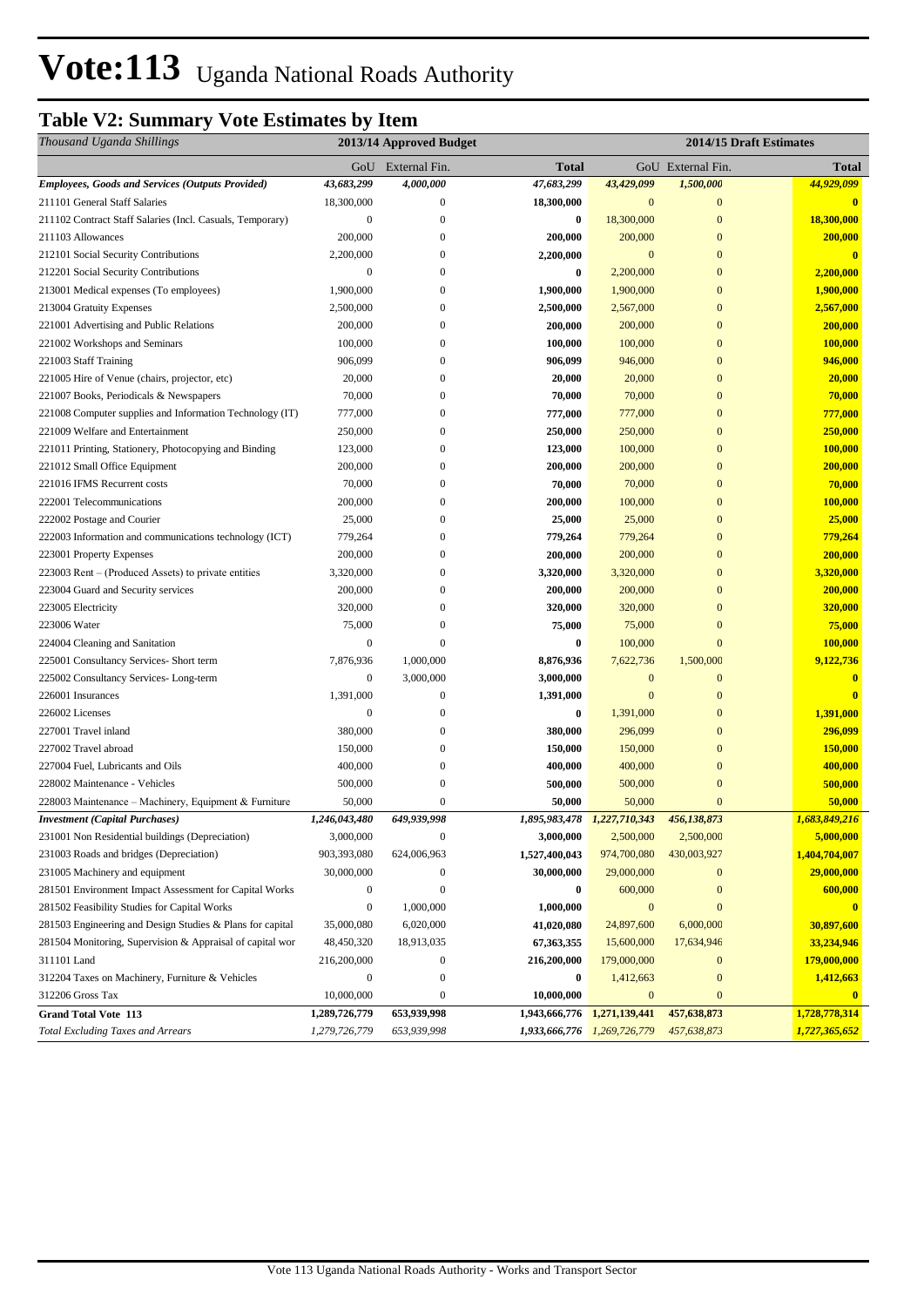## **Table V3: Detailed Estimates by Vote Function, Cost Centre, Output and Item**

#### *Vote Function 0451 National Roads Maintenance & Construction*

#### *Recurrent Budget Estimates*

#### **Programme 01 Finance and Administration**

| Thousand Uganda Shillings                              |                  | 2013/14 Approved Budget |              |                       |                  | 2014/15 Draft Estimates |
|--------------------------------------------------------|------------------|-------------------------|--------------|-----------------------|------------------|-------------------------|
| <b>Outputs Provided</b>                                | Wage             | Non-Wage                | <b>Total</b> | Wage                  | Non Wage         | <b>Total</b>            |
| Output:045101 Monitoring and Capacity Building Support |                  |                         |              |                       |                  |                         |
| 221002 Workshops and Seminars                          | $\boldsymbol{0}$ | 50,000                  | 50,000       | $\boldsymbol{0}$      | 50,000           | 50,000                  |
| 221003 Staff Training                                  | $\boldsymbol{0}$ | 320,000                 | 320,000      | $\boldsymbol{0}$      | 320,000          | 320,000                 |
| 221007 Books, Periodicals & Newspapers                 | $\boldsymbol{0}$ | 20,000                  | 20,000       | $\mathbf{0}$          | 20,000           | 20,000                  |
| 221008 Computer supplies and Information Tec           | $\boldsymbol{0}$ | 548,363                 | 548,363      | $\mathbf{0}$          | 548,363          | 548,363                 |
| 221009 Welfare and Entertainment                       | $\boldsymbol{0}$ | 100,000                 | 100,000      | $\mathbf{0}$          | 100,000          | 100,000                 |
| 221011 Printing, Stationery, Photocopying and          | $\boldsymbol{0}$ | 100,000                 | 100,000      | $\mathbf{0}$          | 100,000          | 100,000                 |
| 221012 Small Office Equipment                          | $\boldsymbol{0}$ | 50,000                  | 50,000       | $\mathbf{0}$          | 50,000           | 50,000                  |
| 222001 Telecommunications                              | $\boldsymbol{0}$ | 100,000                 | 100,000      | $\mathbf{0}$          | 100,000          | 100,000                 |
| 222002 Postage and Courier                             | $\boldsymbol{0}$ | 20,000                  | 20,000       | $\mathbf{0}$          | 20,000           | 20,000                  |
| 222003 Information and communications techn            | $\boldsymbol{0}$ | 500,000                 | 500,000      | $\mathbf{0}$          | 500,000          | 500,000                 |
| 223001 Property Expenses                               | $\boldsymbol{0}$ | 200,000                 | 200,000      | $\mathbf{0}$          | 200,000          | 200,000                 |
| 223004 Guard and Security services                     | $\boldsymbol{0}$ | 200,000                 | 200,000      | $\mathbf{0}$          | 200,000          | 200,000                 |
| 223005 Electricity                                     | $\boldsymbol{0}$ | 160,000                 | 160,000      | $\mathbf{0}$          | 160,000          | 160,000                 |
| 223006 Water                                           | $\boldsymbol{0}$ | 45,000                  | 45,000       | $\mathbf{0}$          | 45,000           | 45,000                  |
| 225001 Consultancy Services- Short term                | $\boldsymbol{0}$ | 322,736                 | 322,736      | $\mathbf{0}$          | 322,736          | 322,736                 |
| 227001 Travel inland                                   | $\mathbf{0}$     | 50,000                  | 50,000       | $\mathbf{0}$          | 50,000           | 50,000                  |
| Total Cost of Output 045101:                           | 0                | 2,786,099               | 2,786,099    | $\boldsymbol{\theta}$ | 2,786,099        | 2,786,099               |
| Output:045102 UNRA Support Services                    |                  |                         |              |                       |                  |                         |
| 211101 General Staff Salaries                          | 7,584,000        | $\boldsymbol{0}$        | 7,584,000    | $\boldsymbol{0}$      | $\boldsymbol{0}$ | $\bf{0}$                |
| 211102 Contract Staff Salaries (Incl. Casuals, T       | $\boldsymbol{0}$ | $\mathbf{0}$            | $\bf{0}$     | 7,584,000             | $\mathbf{0}$     | 7,584,000               |
| 211103 Allowances                                      | $\bf{0}$         | 200,000                 | 200,000      | $\boldsymbol{0}$      | 200,000          | 200,000                 |
| 212101 Social Security Contributions                   | $\bf{0}$         | 2,200,000               | 2,200,000    | $\boldsymbol{0}$      | $\mathbf{0}$     | $\bf{0}$                |
| 212201 Social Security Contributions                   | $\boldsymbol{0}$ | $\mathbf{0}$            | $\bf{0}$     | $\mathbf{0}$          | 2,200,000        | 2,200,000               |
| 213001 Medical expenses (To employees)                 | $\boldsymbol{0}$ | 1,900,000               | 1,900,000    | $\boldsymbol{0}$      | 1,900,000        | 1,900,000               |
| 213004 Gratuity Expenses                               | $\boldsymbol{0}$ | 2,500,000               | 2,500,000    | $\boldsymbol{0}$      | 2,500,000        | 2,500,000               |
| 221001 Advertising and Public Relations                | $\boldsymbol{0}$ | 200,000                 | 200,000      | $\boldsymbol{0}$      | 200,000          | 200,000                 |
| 221002 Workshops and Seminars                          | $\boldsymbol{0}$ | 50,000                  | 50,000       | $\mathbf{0}$          | 50,000           | 50,000                  |
| 221003 Staff Training                                  | $\bf{0}$         | 480,000                 | 480,000      | $\mathbf{0}$          | 480,000          | 480,000                 |
| 221005 Hire of Venue (chairs, projector, etc)          | $\boldsymbol{0}$ | 20,000                  | 20,000       | $\mathbf{0}$          | 20,000           | 20,000                  |
| 221007 Books, Periodicals & Newspapers                 | $\boldsymbol{0}$ | 50,000                  | 50,000       | $\mathbf{0}$          | 50,000           | 50,000                  |
| 221008 Computer supplies and Information Tec           | $\bf{0}$         | 228,637                 | 228,637      | $\mathbf{0}$          | 228,637          | 228,637                 |
| 221009 Welfare and Entertainment                       | $\bf{0}$         | 150,000                 | 150,000      | $\mathbf{0}$          | 150,000          | 150,000                 |
| 221012 Small Office Equipment                          | $\bf{0}$         | 150,000                 | 150,000      | $\bf{0}$              | 150,000          | 150,000                 |
| 221016 IFMS Recurrent costs                            | $\mathbf{0}$     | 70,000                  | 70,000       | $\overline{0}$        | 70,000           | 70,000                  |
| 222001 Telecommunications                              | $\boldsymbol{0}$ | 100,000                 | 100,000      | $\mathbf{0}$          | $\mathbf{0}$     | $\bf{0}$                |
| 222002 Postage and Courier                             | $\boldsymbol{0}$ | 5,000                   | 5,000        | $\boldsymbol{0}$      | 5,000            | 5,000                   |
| 222003 Information and communications techn            | $\bf{0}$         | 279,264                 | 279,264      | $\boldsymbol{0}$      | 279,264          | 279,264                 |
| $223003$ Rent – (Produced Assets) to private enti      | $\bf{0}$         | 3,320,000               | 3,320,000    | $\boldsymbol{0}$      | 3,320,000        | 3,320,000               |
| 223005 Electricity                                     | $\bf{0}$         | 160,000                 | 160,000      | $\boldsymbol{0}$      | 160,000          | 160,000                 |
| 223006 Water                                           | $\boldsymbol{0}$ | 30,000                  | 30,000       | $\boldsymbol{0}$      | 30,000           | 30,000                  |
| 224004 Cleaning and Sanitation                         | $\boldsymbol{0}$ | $\mathbf{0}$            | $\bf{0}$     | $\boldsymbol{0}$      | 100,000          | 100,000                 |
| 225001 Consultancy Services- Short term                | $\boldsymbol{0}$ | 400,000                 | 400,000      | $\boldsymbol{0}$      | 400,000          | 400,000                 |
| 226001 Insurances                                      | $\boldsymbol{0}$ | 1,391,000               | 1,391,000    | $\boldsymbol{0}$      | $\mathbf{0}$     | $\mathbf{0}$            |
| 226002 Licenses                                        | $\boldsymbol{0}$ | $\mathbf{0}$            | $\bf{0}$     | $\mathbf{0}$          | 1,391,000        | 1,391,000               |
| 227001 Travel inland                                   | $\boldsymbol{0}$ | 230,000                 | 230,000      | $\mathbf{0}$          | 230,000          | 230,000                 |
| 227002 Travel abroad                                   | $\bf{0}$         | 150,000                 | 150,000      | $\boldsymbol{0}$      | 150,000          | 150,000                 |
| 227004 Fuel, Lubricants and Oils                       | $\boldsymbol{0}$ | 400,000                 | 400,000      | $\mathbf{0}$          | 400,000          | 400,000                 |
| 228002 Maintenance - Vehicles                          | $\bf{0}$         | 500,000                 | 500,000      | $\boldsymbol{0}$      | 500,000          | 500,000                 |
| 228003 Maintenance - Machinery, Equipment              | $\bf{0}$         | 50,000                  | 50,000       | $\boldsymbol{0}$      | 50,000           | 50,000                  |
| Total Cost of Output 045102:                           | 7,584,000        | 15,213,901              | 22,797,901   | 7,584,000             | 15,213,901       | 22,797,901              |
| <b>Total Cost of Outputs Provided</b>                  | 7,584,000        | 18,000,000              | 25,584,000   | 7,584,000             | 18,000,000       | 25,584,000              |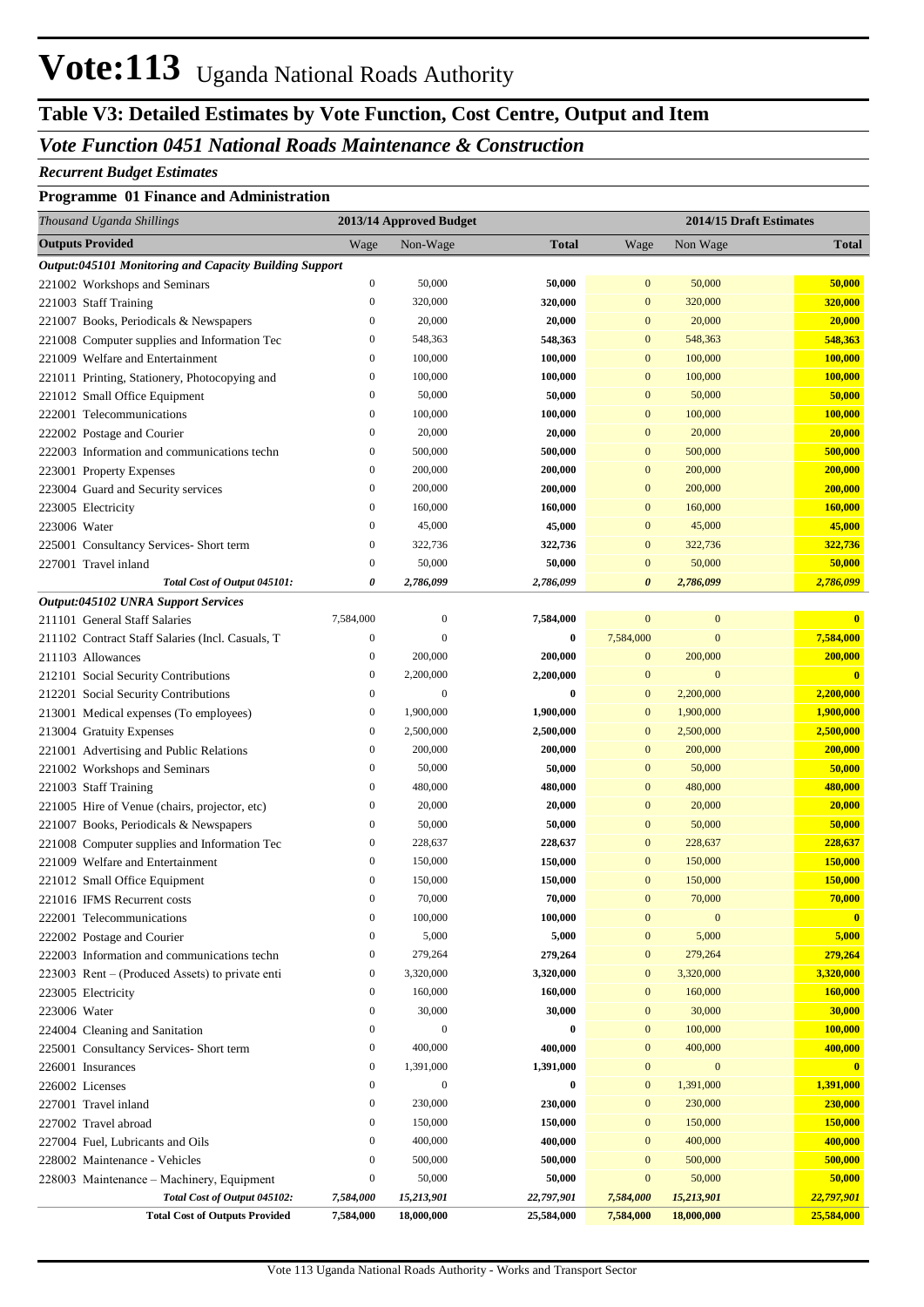#### *Vote Function 0451 National Roads Maintenance & Construction*

| <b>Programme 01 Finance and Administration</b>                |                  |                         |              |                         |                       |              |  |
|---------------------------------------------------------------|------------------|-------------------------|--------------|-------------------------|-----------------------|--------------|--|
| Thousand Uganda Shillings                                     |                  | 2013/14 Approved Budget |              | 2014/15 Draft Estimates |                       |              |  |
| <b>Total Programme 01</b>                                     | 7,584,000        | 18,000,000              | 25,584,000   | 7,584,000               | 18,000,000            | 25,584,000   |  |
| <b>Total Excluding Arrears</b>                                | 7,584,000        | 18,000,000              | 25,584,000   | 7,584,000               | 18,000,000            | 25,584,000   |  |
| Programme 02 National roads maintenance                       |                  |                         |              |                         |                       |              |  |
| Thousand Uganda Shillings                                     |                  | 2013/14 Approved Budget |              | 2014/15 Draft Estimates |                       |              |  |
| <b>Outputs Provided</b>                                       | Wage             | Non-Wage                | <b>Total</b> | Wage                    | Non Wage              | <b>Total</b> |  |
| <b>Output:045101 Monitoring and Capacity Building Support</b> |                  |                         |              |                         |                       |              |  |
| 211101 General Staff Salaries                                 | 342,000          | $\overline{0}$          | 342,000      | $\mathbf{0}$            | $\mathbf{0}$          | $\mathbf{0}$ |  |
| 211102 Contract Staff Salaries (Incl. Casuals, T              | $\mathbf{0}$     | $\Omega$                | $\bf{0}$     | 342,000                 | $\Omega$              | 342,000      |  |
| Total Cost of Output 045101:                                  | 342,000          | $\theta$                | 342,000      | 342,000                 | $\boldsymbol{\theta}$ | 342,000      |  |
| Output:045102 UNRA Support Services                           |                  |                         |              |                         |                       |              |  |
| 211101 General Staff Salaries                                 | 322,000          | $\overline{0}$          | 322,000      | $\mathbf{0}$            | $\mathbf{0}$          | $\mathbf{0}$ |  |
| 211102 Contract Staff Salaries (Incl. Casuals, T              | $\overline{0}$   | $\Omega$                | $\bf{0}$     | 322,000                 | $\mathbf{0}$          | 322,000      |  |
| Total Cost of Output 045102:                                  | 322,000          | 0                       | 322,000      | 322,000                 | $\boldsymbol{\theta}$ | 322,000      |  |
| Output:045103 Maintenance of paved national roads             |                  |                         |              |                         |                       |              |  |
| 211101 General Staff Salaries                                 | 2,150,000        | $\overline{0}$          | 2,150,000    | $\mathbf{0}$            | $\mathbf{0}$          | $\mathbf{0}$ |  |
| 211102 Contract Staff Salaries (Incl. Casuals, T              | $\theta$         | $\theta$                | $\mathbf{0}$ | 2,150,000               | $\mathbf{0}$          | 2,150,000    |  |
| Total Cost of Output 045103:                                  | 2,150,000        | 0                       | 2,150,000    | 2,150,000               | $\boldsymbol{\theta}$ | 2,150,000    |  |
| Output:045104 Maintenance of unpaved national roads           |                  |                         |              |                         |                       |              |  |
| 211101 General Staff Salaries                                 | 5,598,000        | $\mathbf{0}$            | 5,598,000    | $\mathbf{0}$            | $\mathbf{0}$          | $\mathbf{0}$ |  |
| 211102 Contract Staff Salaries (Incl. Casuals, T              | $\boldsymbol{0}$ | $\Omega$                | $\bf{0}$     | 5,598,000               | $\mathbf{0}$          | 5,598,000    |  |
| Total Cost of Output 045104:                                  | 5,598,000        | 0                       | 5,598,000    | 5,598,000               | $\boldsymbol{\theta}$ | 5,598,000    |  |
| Output:045105 Axle Load Control                               |                  |                         |              |                         |                       |              |  |
| 211101 General Staff Salaries                                 | 784,000          | $\overline{0}$          | 784,000      | $\mathbf{0}$            | $\mathbf{0}$          |              |  |
| 211102 Contract Staff Salaries (Incl. Casuals, T              | $\theta$         | $\Omega$                | $\bf{0}$     | 784,000                 | $\mathbf{0}$          | 784,000      |  |
| Total Cost of Output 045105:                                  | 784,000          | 0                       | 784,000      | 784,000                 | $\boldsymbol{\theta}$ | 784,000      |  |
| <b>Output:045106 Ferry Services</b>                           |                  |                         |              |                         |                       |              |  |
| 211101 General Staff Salaries                                 | 1,220,000        | $\mathbf{0}$            | 1,220,000    | $\mathbf{0}$            | $\mathbf{0}$          | $\mathbf{0}$ |  |
| 211102 Contract Staff Salaries (Incl. Casuals, T              | $\overline{0}$   | $\Omega$                | $\bf{0}$     | 1,220,000               | $\mathbf{0}$          | 1,220,000    |  |
| Total Cost of Output 045106:                                  | 1,220,000        | 0                       | 1,220,000    | 1,220,000               | $\boldsymbol{\theta}$ | 1,220,000    |  |
| <b>Total Cost of Outputs Provided</b>                         | 10,416,000       | $\bf{0}$                | 10,416,000   | 10,416,000              | $\bf{0}$              | 10,416,000   |  |
| <b>Total Programme 02</b>                                     | 10,416,000       | $\bf{0}$                | 10,416,000   | 10,416,000              | $\bf{0}$              | 10,416,000   |  |
| <b>Total Excluding Arrears</b>                                | 10,416,000       | $\boldsymbol{\theta}$   | 10,416,000   | 10,416,000              | $\boldsymbol{\theta}$ | 10,416,000   |  |

#### **Programme 03 National Roads Construction**

| Thousand Uganda Shillings                              |              | 2013/14 Approved Budget |              | 2014/15 Draft Estimates |              |              |
|--------------------------------------------------------|--------------|-------------------------|--------------|-------------------------|--------------|--------------|
| <b>Outputs Provided</b>                                | Wage         | Non-Wage                | <b>Total</b> | Wage                    | Non Wage     | <b>Total</b> |
| Output:045101 Monitoring and Capacity Building Support |              |                         |              |                         |              |              |
| 211101 General Staff Salaries                          | 200,000      | $\mathbf{0}$            | 200,000      | $\mathbf{0}$            | $\mathbf{0}$ | $\mathbf{0}$ |
| 211102 Contract Staff Salaries (Incl. Casuals, T.      | $\mathbf{0}$ | $\mathbf{0}$            | $\bf{0}$     | 300,000                 | $\mathbf{0}$ | 300,000      |
| 221003 Staff Training                                  | $\mathbf{0}$ | 106,099                 | 106,099      | $\mathbf{0}$            | 40,000       | 40,000       |
| 227001 Travel inland                                   | $\mathbf{0}$ | 50,000                  | 50,000       | $\mathbf{0}$            | 16,099       | 16,099       |
| Total Cost of Output 045101:                           | 200,000      | 156,099                 | 356,099      | 300,000                 | 56,099       | 356,099      |
| <b>Output:045102 UNRA Support Services</b>             |              |                         |              |                         |              |              |
| 211101 General Staff Salaries                          | 100,000      | $\theta$                | 100,000      | $\mathbf{0}$            | $\mathbf{0}$ | $\mathbf{0}$ |
| 213004 Gratuity Expenses                               | $\Omega$     | $\mathbf{0}$            | $\mathbf{0}$ | $\mathbf{0}$            | 67,000       | 67,000       |
| 221003 Staff Training                                  | $\Omega$     | $\Omega$                | $\mathbf{0}$ | $\Omega$                | 106,000      | 106,000      |
| 221011 Printing, Stationery, Photocopying and          | $\Omega$     | 23,000                  | 23,000       | $\Omega$                | $\mathbf{0}$ | $\mathbf{0}$ |
| 227001 Travel inland                                   | $\Omega$     | 50,000                  | 50,000       | $\Omega$                | $\Omega$     | $\mathbf{0}$ |
| Total Cost of Output 045102:                           | 100,000      | 73,000                  | 173,000      | 0                       | 173,000      | 173,000      |
| <b>Total Cost of Outputs Provided</b>                  | 300,000      | 229,099                 | 529,099      | 300,000                 | 229,099      | 529,099      |
| <b>Total Programme 03</b>                              | 300,000      | 229,099                 | 529,099      | 300,000                 | 229,099      | 529,099      |
| <b>Total Excluding Arrears</b>                         | 300,000      | 229,099                 | 529,099      | 300,000                 | 229,099      | 529,099      |

*Development Budget Estimates*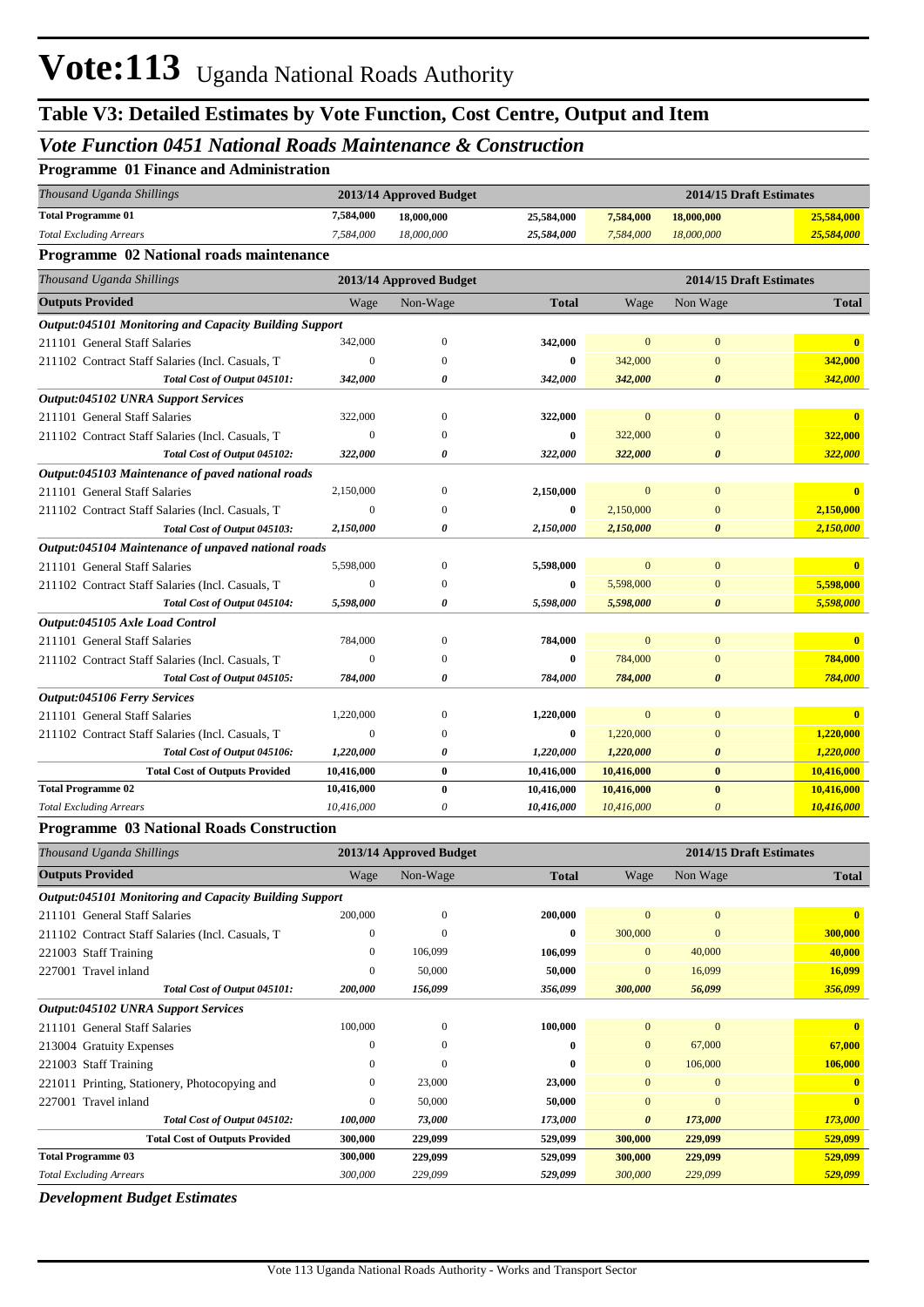### **Table V3: Detailed Estimates by Vote Function, Cost Centre, Output and Item**

#### *Vote Function 0451 National Roads Maintenance & Construction*

**Project 0265 Upgrade Atiak - Moyo-Afoji (104km)**

| Thousand Uganda Shillings                                                   |                  | 2013/14 Approved Budget |              |                       |                           | 2014/15 Draft Estimates |
|-----------------------------------------------------------------------------|------------------|-------------------------|--------------|-----------------------|---------------------------|-------------------------|
| <b>Capital Purchases</b>                                                    |                  | GoU External Fin.       | <b>Total</b> |                       | GoU External Fin.         | Total                   |
| Output:045174 Major Bridges                                                 |                  |                         |              |                       |                           |                         |
| 231003 Roads and bridges (Depreciation)                                     | 6,699,680        | $\boldsymbol{0}$        | 6,699,680    | 1,500,000             | $\boldsymbol{0}$          | 1,500,000               |
| 281504 Monitoring, Supervision & Appraisal o                                | 300,320          | $\boldsymbol{0}$        | 300,320      | 500,000               | $\bf{0}$                  | 500,000                 |
| Total Cost of Output 045174:                                                | 7,000,000        | 0                       | 7,000,000    | 2,000,000             | 0                         | 2,000,000               |
| <b>Total Cost of Capital Purchases</b>                                      | 7,000,000        | $\bf{0}$                | 7,000,000    | 2,000,000             | $\bf{0}$                  | 2,000,000               |
| <b>Total Project 0265</b>                                                   | 7,000,000        | $\bf{0}$                | 7,000,000    | 2,000,000             | $\bf{0}$                  | 2,000,000               |
| <b>Total Excluding Taxes and Arrears</b>                                    | 7,000,000        | 0                       | 7,000,000    | 2,000,000             | $\boldsymbol{\theta}$     | 2,000,000               |
| <b>Project 0267 Improvement of Ferry Services</b>                           |                  |                         |              |                       |                           |                         |
| Thousand Uganda Shillings                                                   |                  | 2013/14 Approved Budget |              |                       |                           | 2014/15 Draft Estimates |
| <b>Capital Purchases</b>                                                    | GoU              | External Fin.           | <b>Total</b> |                       | GoU External Fin.         | <b>Total</b>            |
| Output:045180 National Road Construction/Rehabilitation (Bitumen Standard)  |                  |                         |              |                       |                           |                         |
| 231003 Roads and bridges (Depreciation)                                     | 20,000,000       | $\boldsymbol{0}$        | 20,000,000   | 27,000,000            | $\mathbf{0}$              | 27,000,000              |
| Total Cost of Output 045180:                                                | 20,000,000       | 0                       | 20,000,000   | 27,000,000            | 0                         | 27,000,000              |
| <b>Total Cost of Capital Purchases</b>                                      | 20,000,000       | $\bf{0}$                | 20,000,000   | 27,000,000            | $\bf{0}$                  | 27,000,000              |
| <b>Total Project 0267</b>                                                   | 20,000,000       | $\bf{0}$                | 20,000,000   | 27,000,000            | $\bf{0}$                  | 27,000,000              |
| <b>Total Excluding Taxes and Arrears</b>                                    | 20,000,000       | 0                       | 20,000,000   | 27,000,000            | $\boldsymbol{\theta}$     | 27,000,000              |
| Project 0293 Construction of RD Agency HQs                                  |                  |                         |              |                       |                           |                         |
| Thousand Uganda Shillings                                                   |                  | 2013/14 Approved Budget |              |                       |                           | 2014/15 Draft Estimates |
| <b>Capital Purchases</b>                                                    | GoU              | External Fin.           | <b>Total</b> |                       | GoU External Fin.         | <b>Total</b>            |
| <b>Output:045172 Government Buildings and Administrative Infrastructure</b> |                  |                         |              |                       |                           |                         |
| 281503 Engineering and Design Studies & Plan                                | 1,000,080        | $\boldsymbol{0}$        | 1,000,080    | $\mathbf{0}$          | $\boldsymbol{0}$          | $\mathbf{0}$            |
| Total Cost of Output 045172:                                                | 1,000,080        | 0                       | 1,000,080    | $\boldsymbol{\theta}$ | $\boldsymbol{\theta}$     | $\boldsymbol{\theta}$   |
| <b>Total Cost of Capital Purchases</b>                                      | 1,000,080        | $\bf{0}$                | 1,000,080    | $\bf{0}$              | $\bf{0}$                  | $\bullet$               |
| <b>Total Project 0293</b>                                                   | 1,000,080        | $\bf{0}$                | 1,000,080    | $\bf{0}$              | $\bf{0}$                  | $\mathbf{0}$            |
| <b>Total Excluding Taxes and Arrears</b>                                    | 1,000,080        | 0                       | 1,000,080    | $\theta$              | $\boldsymbol{\theta}$     | $\boldsymbol{\theta}$   |
| Project 0295 Upgrade Kampala -Gayaza- Zirobwe (44.3km)                      |                  |                         |              |                       |                           |                         |
| Thousand Uganda Shillings                                                   |                  | 2013/14 Approved Budget |              |                       |                           | 2014/15 Draft Estimates |
| <b>Capital Purchases</b>                                                    |                  | GoU External Fin.       | <b>Total</b> |                       | GoU External Fin.         | <b>Total</b>            |
| Output:045171 Acquisition of Land by Government                             |                  |                         |              |                       |                           |                         |
| 311101 Land                                                                 |                  |                         |              |                       |                           |                         |
|                                                                             | 2,000,000        | $\mathbf{0}$            | 2,000,000    | $\mathbf{0}$          | $\boldsymbol{0}$          | $\bf{0}$                |
| Total Cost of Output 045171:                                                | 2,000,000        | 0                       | 2,000,000    | $\boldsymbol{\theta}$ | $\boldsymbol{\theta}$     | $\boldsymbol{\theta}$   |
| Output:045180 National Road Construction/Rehabilitation (Bitumen Standard)  |                  |                         |              |                       |                           |                         |
| 231003 Roads and bridges (Depreciation)                                     | 7,350,000        | $\boldsymbol{0}$        | 7,350,000    | $\mathbf{0}$          | $\boldsymbol{0}$          | $\bf{0}$                |
| 281503 Engineering and Design Studies & Plan                                | $\boldsymbol{0}$ | 550,000                 | 550,000      | $\boldsymbol{0}$      | $\boldsymbol{0}$          | $\mathbf{0}$            |
| 281504 Monitoring, Supervision & Appraisal o                                | 650,000          | $\theta$                | 650,000      | $\Omega$              | $\mathbf{0}$              | $\mathbf{0}$            |
| Total Cost of Output 045180:                                                | 8,000,000        | 550,000                 | 8,550,000    | 0                     | $\boldsymbol{\theta}$     | $\boldsymbol{\theta}$   |
| <b>Total Cost of Capital Purchases</b>                                      | 10,000,000       | 550,000                 | 10,550,000   | $\bf{0}$              | $\bf{0}$                  | $\mathbf{0}$            |
| <b>Total Project 0295</b>                                                   | 10,000,000       | 550,000                 | 10,550,000   | $\bf{0}$              | $\bf{0}$                  | $\mathbf{0}$            |
| <b>Total Excluding Taxes and Arrears</b>                                    | 10,000,000       | 550,000                 | 10,550,000   | $\boldsymbol{\theta}$ | $\boldsymbol{\mathit{0}}$ | $\boldsymbol{\theta}$   |
| Project 0302 Reconstruct Jinja - Bugiri (72km)                              |                  |                         |              |                       |                           |                         |
| Thousand Uganda Shillings                                                   |                  | 2013/14 Approved Budget |              |                       |                           | 2014/15 Draft Estimates |
| <b>Capital Purchases</b>                                                    |                  | GoU External Fin.       | <b>Total</b> |                       | GoU External Fin.         | <b>Total</b>            |
| Output:045180 National Road Construction/Rehabilitation (Bitumen Standard)  |                  |                         |              |                       |                           |                         |
| 231003 Roads and bridges (Depreciation)                                     | 2,000,000        | $\boldsymbol{0}$        | 2,000,000    | $\mathbf{0}$          | $\boldsymbol{0}$          | $\mathbf{0}$            |
| Total Cost of Output 045180:                                                | 2,000,000        | 0                       | 2,000,000    | $\boldsymbol{\theta}$ | $\pmb{\theta}$            | $\boldsymbol{\theta}$   |
| <b>Total Cost of Capital Purchases</b>                                      | 2,000,000        | $\boldsymbol{0}$        | 2,000,000    | $\pmb{0}$             | $\bf{0}$                  | $\mathbf{0}$            |
| <b>Total Project 0302</b>                                                   | 2,000,000        | $\bf{0}$                | 2,000,000    | $\bf{0}$              | $\boldsymbol{0}$          | $\mathbf{0}$            |
| <b>Total Excluding Taxes and Arrears</b>                                    | 2,000,000        | 0                       | 2,000,000    | $\boldsymbol{\theta}$ | $\boldsymbol{\mathit{0}}$ | $\boldsymbol{\theta}$   |
| Project 0315 Reconstruct Masaka - Mbarara (154km)                           |                  |                         |              |                       |                           |                         |
| Thousand Uganda Shillings                                                   |                  | 2013/14 Approved Budget |              |                       |                           | 2014/15 Draft Estimates |
| <b>Capital Purchases</b>                                                    |                  | GoU External Fin.       | <b>Total</b> |                       | GoU External Fin.         | <b>Total</b>            |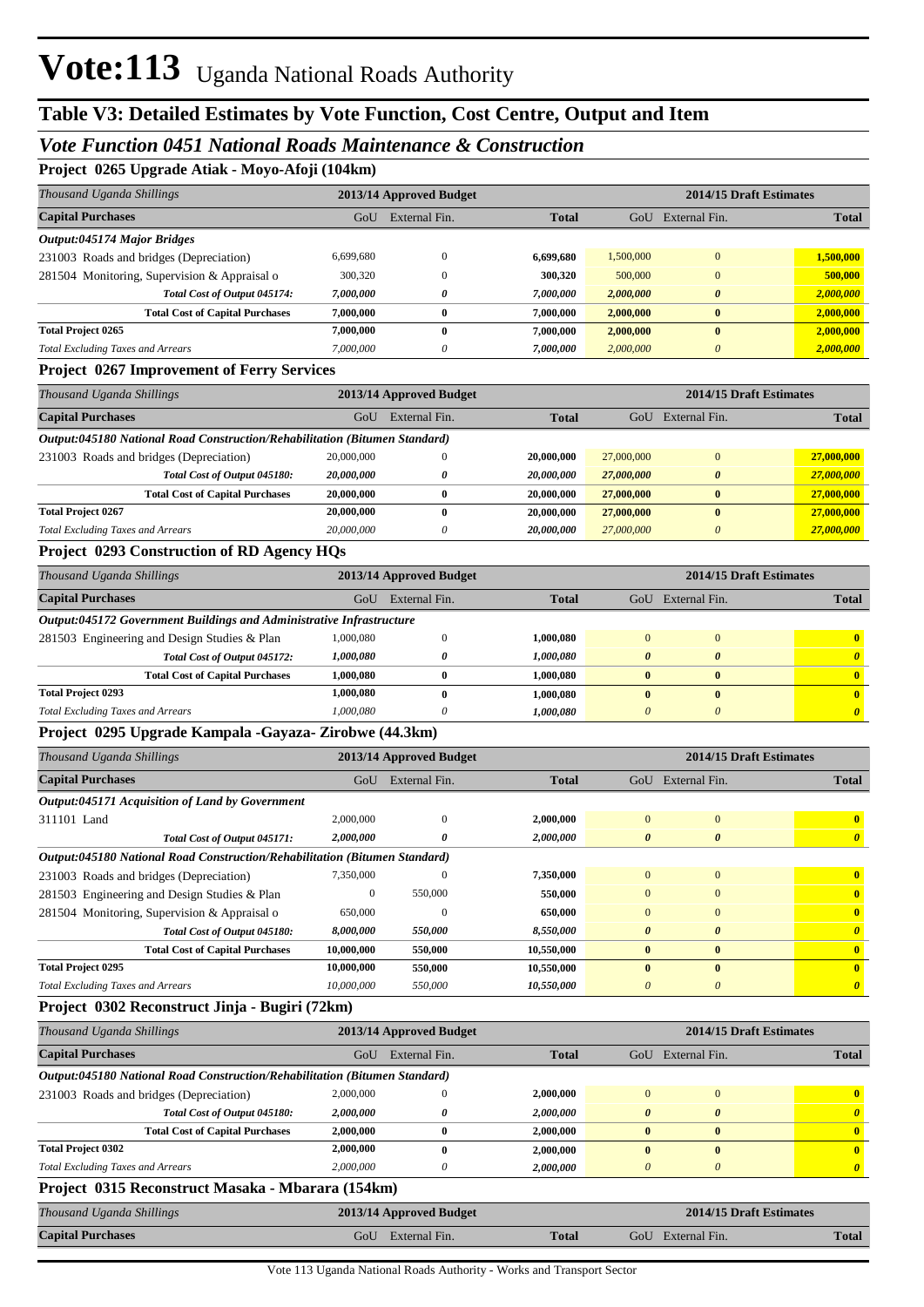#### *Vote Function 0451 National Roads Maintenance & Construction*

**Project 0315 Reconstruct Masaka - Mbarara (154km)**

| Thousand Uganda Shillings<br>2013/14 Approved Budget<br><b>Capital Purchases</b><br>External Fin.<br>GoU<br>Output:045180 National Road Construction/Rehabilitation (Bitumen Standard)<br>10,000,000<br>$\bf{0}$<br>231003 Roads and bridges (Depreciation)<br>Total Cost of Output 045180:<br>10,000,000<br>0<br>10,000,000<br>$\bf{0}$<br><b>Total Cost of Capital Purchases</b><br><b>Total Project 0315</b><br>10,000,000<br>$\bf{0}$<br>10,000,000<br><b>Total Excluding Taxes and Arrears</b><br>0<br>Project 0321 Upgrade Fort Portal - Budibugyo - Lamia (104km)<br>Thousand Uganda Shillings<br>2013/14 Approved Budget<br><b>Capital Purchases</b><br>GoU<br>External Fin.<br>Output:045171 Acquisition of Land by Government<br>3,000,000<br>311101 Land<br>$\bf{0}$<br>3,000,000<br>Total Cost of Output 045171:<br>0<br>Output:045180 National Road Construction/Rehabilitation (Bitumen Standard)<br>16,000,000<br>231003 Roads and bridges (Depreciation)<br>38,220,000<br>1,000,000<br>1,780,000<br>281504 Monitoring, Supervision & Appraisal o<br>Total Cost of Output 045180:<br>17,000,000<br>40,000,000<br><b>Total Cost of Capital Purchases</b><br>20,000,000<br>40,000,000<br><b>Total Project 0321</b><br>20,000,000<br>40,000,000<br><b>Total Excluding Taxes and Arrears</b><br>20,000,000<br>40,000,000<br>Project 0952 Design Masaka-Bukakata road<br>Thousand Uganda Shillings<br>2013/14 Approved Budget<br><b>Capital Purchases</b><br>External Fin.<br>GoU<br>Output:045171 Acquisition of Land by Government<br>3,000,000<br>311101 Land<br>$\bf{0}$ | <b>Total</b><br>10,000,000<br>10,000,000<br>10,000,000<br>10,000,000<br>10,000,000<br><b>Total</b><br>3,000,000<br>3,000,000 | $\mathbf{0}$<br>0<br>$\bf{0}$<br>$\bf{0}$<br>$\boldsymbol{\theta}$ | 2014/15 Draft Estimates<br>GoU External Fin.<br>$\mathbf{0}$<br>$\boldsymbol{\theta}$<br>$\bf{0}$<br>$\bf{0}$<br>$\boldsymbol{\theta}$<br>2014/15 Draft Estimates | <b>Total</b><br>$\overline{\mathbf{0}}$<br>$\boldsymbol{\theta}$<br>$\mathbf{0}$<br>$\mathbf{0}$<br>$\boldsymbol{\theta}$ |
|----------------------------------------------------------------------------------------------------------------------------------------------------------------------------------------------------------------------------------------------------------------------------------------------------------------------------------------------------------------------------------------------------------------------------------------------------------------------------------------------------------------------------------------------------------------------------------------------------------------------------------------------------------------------------------------------------------------------------------------------------------------------------------------------------------------------------------------------------------------------------------------------------------------------------------------------------------------------------------------------------------------------------------------------------------------------------------------------------------------------------------------------------------------------------------------------------------------------------------------------------------------------------------------------------------------------------------------------------------------------------------------------------------------------------------------------------------------------------------------------------------------------------------------------------------------------------------------|------------------------------------------------------------------------------------------------------------------------------|--------------------------------------------------------------------|-------------------------------------------------------------------------------------------------------------------------------------------------------------------|---------------------------------------------------------------------------------------------------------------------------|
|                                                                                                                                                                                                                                                                                                                                                                                                                                                                                                                                                                                                                                                                                                                                                                                                                                                                                                                                                                                                                                                                                                                                                                                                                                                                                                                                                                                                                                                                                                                                                                                        |                                                                                                                              |                                                                    |                                                                                                                                                                   |                                                                                                                           |
|                                                                                                                                                                                                                                                                                                                                                                                                                                                                                                                                                                                                                                                                                                                                                                                                                                                                                                                                                                                                                                                                                                                                                                                                                                                                                                                                                                                                                                                                                                                                                                                        |                                                                                                                              |                                                                    |                                                                                                                                                                   |                                                                                                                           |
|                                                                                                                                                                                                                                                                                                                                                                                                                                                                                                                                                                                                                                                                                                                                                                                                                                                                                                                                                                                                                                                                                                                                                                                                                                                                                                                                                                                                                                                                                                                                                                                        |                                                                                                                              |                                                                    |                                                                                                                                                                   |                                                                                                                           |
|                                                                                                                                                                                                                                                                                                                                                                                                                                                                                                                                                                                                                                                                                                                                                                                                                                                                                                                                                                                                                                                                                                                                                                                                                                                                                                                                                                                                                                                                                                                                                                                        |                                                                                                                              |                                                                    |                                                                                                                                                                   |                                                                                                                           |
|                                                                                                                                                                                                                                                                                                                                                                                                                                                                                                                                                                                                                                                                                                                                                                                                                                                                                                                                                                                                                                                                                                                                                                                                                                                                                                                                                                                                                                                                                                                                                                                        |                                                                                                                              |                                                                    |                                                                                                                                                                   |                                                                                                                           |
|                                                                                                                                                                                                                                                                                                                                                                                                                                                                                                                                                                                                                                                                                                                                                                                                                                                                                                                                                                                                                                                                                                                                                                                                                                                                                                                                                                                                                                                                                                                                                                                        |                                                                                                                              |                                                                    |                                                                                                                                                                   |                                                                                                                           |
|                                                                                                                                                                                                                                                                                                                                                                                                                                                                                                                                                                                                                                                                                                                                                                                                                                                                                                                                                                                                                                                                                                                                                                                                                                                                                                                                                                                                                                                                                                                                                                                        |                                                                                                                              |                                                                    |                                                                                                                                                                   |                                                                                                                           |
|                                                                                                                                                                                                                                                                                                                                                                                                                                                                                                                                                                                                                                                                                                                                                                                                                                                                                                                                                                                                                                                                                                                                                                                                                                                                                                                                                                                                                                                                                                                                                                                        |                                                                                                                              |                                                                    |                                                                                                                                                                   |                                                                                                                           |
|                                                                                                                                                                                                                                                                                                                                                                                                                                                                                                                                                                                                                                                                                                                                                                                                                                                                                                                                                                                                                                                                                                                                                                                                                                                                                                                                                                                                                                                                                                                                                                                        |                                                                                                                              |                                                                    |                                                                                                                                                                   |                                                                                                                           |
|                                                                                                                                                                                                                                                                                                                                                                                                                                                                                                                                                                                                                                                                                                                                                                                                                                                                                                                                                                                                                                                                                                                                                                                                                                                                                                                                                                                                                                                                                                                                                                                        |                                                                                                                              |                                                                    | GoU External Fin.                                                                                                                                                 | <b>Total</b>                                                                                                              |
|                                                                                                                                                                                                                                                                                                                                                                                                                                                                                                                                                                                                                                                                                                                                                                                                                                                                                                                                                                                                                                                                                                                                                                                                                                                                                                                                                                                                                                                                                                                                                                                        |                                                                                                                              |                                                                    |                                                                                                                                                                   |                                                                                                                           |
|                                                                                                                                                                                                                                                                                                                                                                                                                                                                                                                                                                                                                                                                                                                                                                                                                                                                                                                                                                                                                                                                                                                                                                                                                                                                                                                                                                                                                                                                                                                                                                                        |                                                                                                                              | 1,000,000                                                          | $\boldsymbol{0}$                                                                                                                                                  | 1,000,000                                                                                                                 |
|                                                                                                                                                                                                                                                                                                                                                                                                                                                                                                                                                                                                                                                                                                                                                                                                                                                                                                                                                                                                                                                                                                                                                                                                                                                                                                                                                                                                                                                                                                                                                                                        |                                                                                                                              | 1,000,000                                                          | 0                                                                                                                                                                 | 1,000,000                                                                                                                 |
|                                                                                                                                                                                                                                                                                                                                                                                                                                                                                                                                                                                                                                                                                                                                                                                                                                                                                                                                                                                                                                                                                                                                                                                                                                                                                                                                                                                                                                                                                                                                                                                        |                                                                                                                              |                                                                    |                                                                                                                                                                   |                                                                                                                           |
|                                                                                                                                                                                                                                                                                                                                                                                                                                                                                                                                                                                                                                                                                                                                                                                                                                                                                                                                                                                                                                                                                                                                                                                                                                                                                                                                                                                                                                                                                                                                                                                        | 54,220,000                                                                                                                   | 9,000,000                                                          | $\boldsymbol{0}$                                                                                                                                                  | 9,000,000                                                                                                                 |
|                                                                                                                                                                                                                                                                                                                                                                                                                                                                                                                                                                                                                                                                                                                                                                                                                                                                                                                                                                                                                                                                                                                                                                                                                                                                                                                                                                                                                                                                                                                                                                                        | 2,780,000                                                                                                                    | $\mathbf{0}$                                                       | $\mathbf{0}$                                                                                                                                                      | $\bf{0}$                                                                                                                  |
|                                                                                                                                                                                                                                                                                                                                                                                                                                                                                                                                                                                                                                                                                                                                                                                                                                                                                                                                                                                                                                                                                                                                                                                                                                                                                                                                                                                                                                                                                                                                                                                        | 57,000,000                                                                                                                   | 9,000,000                                                          | 0                                                                                                                                                                 | 9,000,000                                                                                                                 |
|                                                                                                                                                                                                                                                                                                                                                                                                                                                                                                                                                                                                                                                                                                                                                                                                                                                                                                                                                                                                                                                                                                                                                                                                                                                                                                                                                                                                                                                                                                                                                                                        | 60,000,000                                                                                                                   | 10,000,000                                                         | $\bf{0}$                                                                                                                                                          | 10,000,000                                                                                                                |
|                                                                                                                                                                                                                                                                                                                                                                                                                                                                                                                                                                                                                                                                                                                                                                                                                                                                                                                                                                                                                                                                                                                                                                                                                                                                                                                                                                                                                                                                                                                                                                                        | 60,000,000                                                                                                                   | 10,000,000                                                         | $\bf{0}$                                                                                                                                                          | 10,000,000                                                                                                                |
|                                                                                                                                                                                                                                                                                                                                                                                                                                                                                                                                                                                                                                                                                                                                                                                                                                                                                                                                                                                                                                                                                                                                                                                                                                                                                                                                                                                                                                                                                                                                                                                        | 60,000,000                                                                                                                   | 10,000,000                                                         | 0                                                                                                                                                                 | 10,000,000                                                                                                                |
|                                                                                                                                                                                                                                                                                                                                                                                                                                                                                                                                                                                                                                                                                                                                                                                                                                                                                                                                                                                                                                                                                                                                                                                                                                                                                                                                                                                                                                                                                                                                                                                        |                                                                                                                              |                                                                    |                                                                                                                                                                   |                                                                                                                           |
|                                                                                                                                                                                                                                                                                                                                                                                                                                                                                                                                                                                                                                                                                                                                                                                                                                                                                                                                                                                                                                                                                                                                                                                                                                                                                                                                                                                                                                                                                                                                                                                        |                                                                                                                              |                                                                    | 2014/15 Draft Estimates                                                                                                                                           |                                                                                                                           |
|                                                                                                                                                                                                                                                                                                                                                                                                                                                                                                                                                                                                                                                                                                                                                                                                                                                                                                                                                                                                                                                                                                                                                                                                                                                                                                                                                                                                                                                                                                                                                                                        | <b>Total</b>                                                                                                                 |                                                                    | GoU External Fin.                                                                                                                                                 | <b>Total</b>                                                                                                              |
|                                                                                                                                                                                                                                                                                                                                                                                                                                                                                                                                                                                                                                                                                                                                                                                                                                                                                                                                                                                                                                                                                                                                                                                                                                                                                                                                                                                                                                                                                                                                                                                        |                                                                                                                              |                                                                    |                                                                                                                                                                   |                                                                                                                           |
|                                                                                                                                                                                                                                                                                                                                                                                                                                                                                                                                                                                                                                                                                                                                                                                                                                                                                                                                                                                                                                                                                                                                                                                                                                                                                                                                                                                                                                                                                                                                                                                        | 3,000,000                                                                                                                    | 3,000,000                                                          | $\mathbf{0}$                                                                                                                                                      | 3,000,000                                                                                                                 |
| Total Cost of Output 045171:<br>3,000,000<br>0                                                                                                                                                                                                                                                                                                                                                                                                                                                                                                                                                                                                                                                                                                                                                                                                                                                                                                                                                                                                                                                                                                                                                                                                                                                                                                                                                                                                                                                                                                                                         | 3,000,000                                                                                                                    | 3,000,000                                                          | $\boldsymbol{\theta}$                                                                                                                                             | 3,000,000                                                                                                                 |
| Output:045180 National Road Construction/Rehabilitation (Bitumen Standard)                                                                                                                                                                                                                                                                                                                                                                                                                                                                                                                                                                                                                                                                                                                                                                                                                                                                                                                                                                                                                                                                                                                                                                                                                                                                                                                                                                                                                                                                                                             |                                                                                                                              |                                                                    |                                                                                                                                                                   |                                                                                                                           |
| 2,000,000<br>231003 Roads and bridges (Depreciation)<br>19,000,000                                                                                                                                                                                                                                                                                                                                                                                                                                                                                                                                                                                                                                                                                                                                                                                                                                                                                                                                                                                                                                                                                                                                                                                                                                                                                                                                                                                                                                                                                                                     | 21,000,000                                                                                                                   | 2,000,000                                                          | 29,000,000                                                                                                                                                        | 31,000,000                                                                                                                |
| $\boldsymbol{0}$<br>281504 Monitoring, Supervision & Appraisal o<br>1,000,000                                                                                                                                                                                                                                                                                                                                                                                                                                                                                                                                                                                                                                                                                                                                                                                                                                                                                                                                                                                                                                                                                                                                                                                                                                                                                                                                                                                                                                                                                                          | 1,000,000                                                                                                                    | $\boldsymbol{0}$                                                   | 1,000,000                                                                                                                                                         | 1,000,000                                                                                                                 |
| Total Cost of Output 045180:<br>2,000,000<br>20,000,000                                                                                                                                                                                                                                                                                                                                                                                                                                                                                                                                                                                                                                                                                                                                                                                                                                                                                                                                                                                                                                                                                                                                                                                                                                                                                                                                                                                                                                                                                                                                | 22,000,000                                                                                                                   | 2,000,000                                                          | 30,000,000                                                                                                                                                        | 32,000,000                                                                                                                |
| <b>Total Cost of Capital Purchases</b><br>5,000,000<br>20,000,000                                                                                                                                                                                                                                                                                                                                                                                                                                                                                                                                                                                                                                                                                                                                                                                                                                                                                                                                                                                                                                                                                                                                                                                                                                                                                                                                                                                                                                                                                                                      | 25,000,000                                                                                                                   | 5,000,000                                                          | 30,000,000                                                                                                                                                        | 35,000,000                                                                                                                |
| <b>Total Project 0952</b><br>5,000,000<br>20,000,000                                                                                                                                                                                                                                                                                                                                                                                                                                                                                                                                                                                                                                                                                                                                                                                                                                                                                                                                                                                                                                                                                                                                                                                                                                                                                                                                                                                                                                                                                                                                   | 25,000,000                                                                                                                   | 5,000,000                                                          | 30,000,000                                                                                                                                                        | 35,000,000                                                                                                                |
| 5,000,000<br>20,000,000<br><b>Total Excluding Taxes and Arrears</b>                                                                                                                                                                                                                                                                                                                                                                                                                                                                                                                                                                                                                                                                                                                                                                                                                                                                                                                                                                                                                                                                                                                                                                                                                                                                                                                                                                                                                                                                                                                    | 25,000,000                                                                                                                   | 5,000,000                                                          | 30,000,000                                                                                                                                                        | 35,000,000                                                                                                                |
| Project 0953 Rehabilitate Kawempe - Luwero - Kafu road (166km)                                                                                                                                                                                                                                                                                                                                                                                                                                                                                                                                                                                                                                                                                                                                                                                                                                                                                                                                                                                                                                                                                                                                                                                                                                                                                                                                                                                                                                                                                                                         |                                                                                                                              |                                                                    |                                                                                                                                                                   |                                                                                                                           |
| Thousand Uganda Shillings<br>2013/14 Approved Budget                                                                                                                                                                                                                                                                                                                                                                                                                                                                                                                                                                                                                                                                                                                                                                                                                                                                                                                                                                                                                                                                                                                                                                                                                                                                                                                                                                                                                                                                                                                                   |                                                                                                                              |                                                                    | 2014/15 Draft Estimates                                                                                                                                           |                                                                                                                           |
| <b>Capital Purchases</b><br>GoU<br>External Fin.                                                                                                                                                                                                                                                                                                                                                                                                                                                                                                                                                                                                                                                                                                                                                                                                                                                                                                                                                                                                                                                                                                                                                                                                                                                                                                                                                                                                                                                                                                                                       | <b>Total</b>                                                                                                                 |                                                                    | GoU External Fin.                                                                                                                                                 | <b>Total</b>                                                                                                              |
| Output:045180 National Road Construction/Rehabilitation (Bitumen Standard)                                                                                                                                                                                                                                                                                                                                                                                                                                                                                                                                                                                                                                                                                                                                                                                                                                                                                                                                                                                                                                                                                                                                                                                                                                                                                                                                                                                                                                                                                                             |                                                                                                                              |                                                                    |                                                                                                                                                                   |                                                                                                                           |
| 39,000,000<br>$\boldsymbol{0}$<br>231003 Roads and bridges (Depreciation)                                                                                                                                                                                                                                                                                                                                                                                                                                                                                                                                                                                                                                                                                                                                                                                                                                                                                                                                                                                                                                                                                                                                                                                                                                                                                                                                                                                                                                                                                                              | 39,000,000                                                                                                                   | 16,500,000                                                         | $\mathbf{0}$                                                                                                                                                      | 16,500,000                                                                                                                |
| $\boldsymbol{0}$<br>1,000,000<br>281503 Engineering and Design Studies & Plan                                                                                                                                                                                                                                                                                                                                                                                                                                                                                                                                                                                                                                                                                                                                                                                                                                                                                                                                                                                                                                                                                                                                                                                                                                                                                                                                                                                                                                                                                                          | 1,000,000                                                                                                                    | $\boldsymbol{0}$                                                   | 1,000,000                                                                                                                                                         | 1,000,000                                                                                                                 |
| 1,000,000<br>$\boldsymbol{0}$<br>281504 Monitoring, Supervision & Appraisal o                                                                                                                                                                                                                                                                                                                                                                                                                                                                                                                                                                                                                                                                                                                                                                                                                                                                                                                                                                                                                                                                                                                                                                                                                                                                                                                                                                                                                                                                                                          | 1,000,000                                                                                                                    | 500,000                                                            | $\mathbf{0}$                                                                                                                                                      | 500,000                                                                                                                   |
| Total Cost of Output 045180:<br>40,000,000<br>1,000,000                                                                                                                                                                                                                                                                                                                                                                                                                                                                                                                                                                                                                                                                                                                                                                                                                                                                                                                                                                                                                                                                                                                                                                                                                                                                                                                                                                                                                                                                                                                                | 41,000,000                                                                                                                   | 17,000,000                                                         | 1,000,000                                                                                                                                                         | 18,000,000                                                                                                                |
| 40,000,000<br>1,000,000<br><b>Total Cost of Capital Purchases</b>                                                                                                                                                                                                                                                                                                                                                                                                                                                                                                                                                                                                                                                                                                                                                                                                                                                                                                                                                                                                                                                                                                                                                                                                                                                                                                                                                                                                                                                                                                                      | 41,000,000                                                                                                                   | 17,000,000                                                         | 1,000,000                                                                                                                                                         | 18,000,000                                                                                                                |
| <b>Total Project 0953</b><br>40,000,000<br>1,000,000                                                                                                                                                                                                                                                                                                                                                                                                                                                                                                                                                                                                                                                                                                                                                                                                                                                                                                                                                                                                                                                                                                                                                                                                                                                                                                                                                                                                                                                                                                                                   | 41,000,000                                                                                                                   | 17,000,000                                                         | 1,000,000                                                                                                                                                         | 18,000,000                                                                                                                |
| 40,000,000<br>1,000,000<br><b>Total Excluding Taxes and Arrears</b>                                                                                                                                                                                                                                                                                                                                                                                                                                                                                                                                                                                                                                                                                                                                                                                                                                                                                                                                                                                                                                                                                                                                                                                                                                                                                                                                                                                                                                                                                                                    | 41,000,000                                                                                                                   | 17,000,000                                                         | 1,000,000                                                                                                                                                         | 18,000,000                                                                                                                |
| Project 0954 Design Muyembe-Moroto - Kotido (290km)                                                                                                                                                                                                                                                                                                                                                                                                                                                                                                                                                                                                                                                                                                                                                                                                                                                                                                                                                                                                                                                                                                                                                                                                                                                                                                                                                                                                                                                                                                                                    |                                                                                                                              |                                                                    |                                                                                                                                                                   |                                                                                                                           |
| Thousand Uganda Shillings<br>2013/14 Approved Budget                                                                                                                                                                                                                                                                                                                                                                                                                                                                                                                                                                                                                                                                                                                                                                                                                                                                                                                                                                                                                                                                                                                                                                                                                                                                                                                                                                                                                                                                                                                                   |                                                                                                                              |                                                                    | 2014/15 Draft Estimates                                                                                                                                           |                                                                                                                           |
| <b>Capital Purchases</b><br>GoU<br>External Fin.                                                                                                                                                                                                                                                                                                                                                                                                                                                                                                                                                                                                                                                                                                                                                                                                                                                                                                                                                                                                                                                                                                                                                                                                                                                                                                                                                                                                                                                                                                                                       |                                                                                                                              |                                                                    | GoU External Fin.                                                                                                                                                 |                                                                                                                           |
| Output:045171 Acquisition of Land by Government                                                                                                                                                                                                                                                                                                                                                                                                                                                                                                                                                                                                                                                                                                                                                                                                                                                                                                                                                                                                                                                                                                                                                                                                                                                                                                                                                                                                                                                                                                                                        | <b>Total</b>                                                                                                                 |                                                                    |                                                                                                                                                                   | <b>Total</b>                                                                                                              |
| 500,000<br>$\boldsymbol{0}$<br>311101 Land                                                                                                                                                                                                                                                                                                                                                                                                                                                                                                                                                                                                                                                                                                                                                                                                                                                                                                                                                                                                                                                                                                                                                                                                                                                                                                                                                                                                                                                                                                                                             |                                                                                                                              |                                                                    |                                                                                                                                                                   |                                                                                                                           |
| 500,000<br>0<br>Total Cost of Output 045171:                                                                                                                                                                                                                                                                                                                                                                                                                                                                                                                                                                                                                                                                                                                                                                                                                                                                                                                                                                                                                                                                                                                                                                                                                                                                                                                                                                                                                                                                                                                                           | 500,000<br>500,000                                                                                                           | 500,000<br>500,000                                                 | $\boldsymbol{0}$<br>$\pmb{\theta}$                                                                                                                                | 500,000<br>500,000                                                                                                        |

231003 Roads and bridges (Depreciation) 38,500,000 0 **38,500,000** 58,500,000 0 **58,500,000**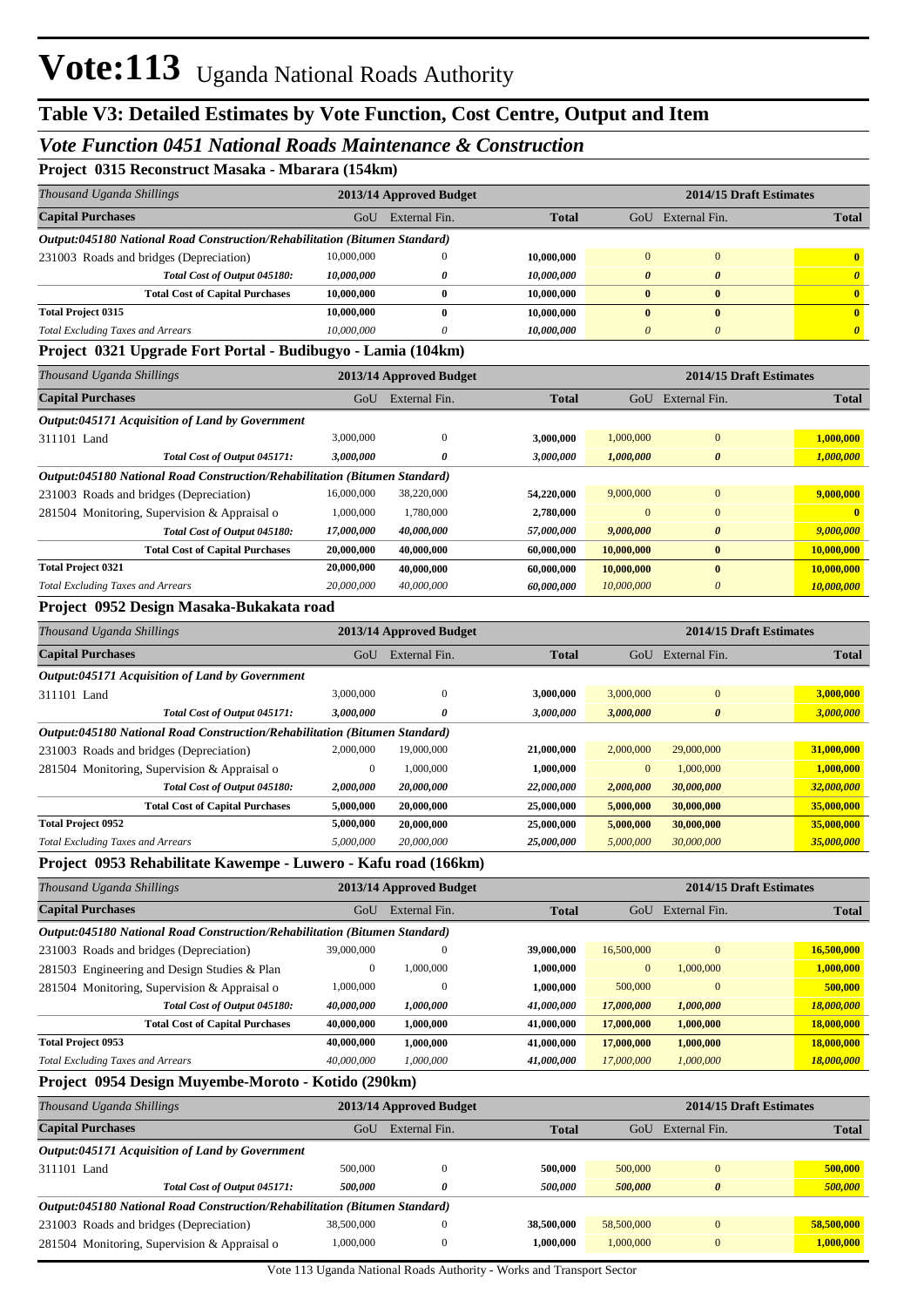## *Vote Function 0451 National Roads Maintenance & Construction*

**Project 0954 Design Muyembe-Moroto - Kotido (290km)**

| Project_0954 Design Muyembe-Moroto - Kotido (290km)                        |                  |                         |              |              |                          |                         |
|----------------------------------------------------------------------------|------------------|-------------------------|--------------|--------------|--------------------------|-------------------------|
| Thousand Uganda Shillings                                                  |                  | 2013/14 Approved Budget |              |              |                          | 2014/15 Draft Estimates |
| <b>Capital Purchases</b>                                                   |                  | GoU External Fin.       | Total        |              | GoU External Fin.        | Total                   |
| Total Cost of Output 045180:                                               | 39,500,000       | $\boldsymbol{\theta}$   | 39,500,000   | 59,500,000   | $\boldsymbol{\theta}$    | 59,500,000              |
| <b>Total Cost of Capital Purchases</b>                                     | 40,000,000       | $\bf{0}$                | 40,000,000   | 60,000,000   | $\bf{0}$                 | 60,000,000              |
| <b>Total Project 0954</b>                                                  | 40,000,000       | $\bf{0}$                | 40,000,000   | 60,000,000   | $\bf{0}$                 | 60,000,000              |
| <b>Total Excluding Taxes and Arrears</b>                                   | 40,000,000       | $\theta$                | 40,000,000   | 60,000,000   | $\theta$                 | 60,000,000              |
| Project 0955 Upgrade Nyakahita-Ibanda-Fort Portal (208km)                  |                  |                         |              |              |                          |                         |
| Thousand Uganda Shillings                                                  |                  | 2013/14 Approved Budget |              |              |                          | 2014/15 Draft Estimates |
| <b>Capital Purchases</b>                                                   |                  | GoU External Fin.       | Total        |              | GoU External Fin.        | <b>Total</b>            |
| Output:045171 Acquisition of Land by Government                            |                  |                         |              |              |                          |                         |
| 311101 Land                                                                | 2,000,000        | $\overline{0}$          | 2,000,000    | 1,000,000    | $\mathbf{0}$             | 1,000,000               |
| Total Cost of Output 045171:                                               | 2,000,000        | O                       | 2,000,000    | 1,000,000    | $\boldsymbol{\theta}$    | 1,000,000               |
| Output:045180 National Road Construction/Rehabilitation (Bitumen Standard) |                  |                         |              |              |                          |                         |
| 231003 Roads and bridges (Depreciation)                                    | 11,000,000       | 83,000,000              | 94,000,000   | 8,500,000    | 19,000,000               | 27,500,000              |
| 281504 Monitoring, Supervision & Appraisal o                               | 2,000,000        | 1,000,000               | 3,000,000    | 500,000      | 1,000,000                | 1,500,000               |
| Total Cost of Output 045180:                                               | 13,000,000       | 84,000,000              | 97,000,000   | 9,000,000    | 20,000,000               | 29,000,000              |
| <b>Total Cost of Capital Purchases</b>                                     | 15,000,000       | 84,000,000              | 99,000,000   | 10,000,000   | 20,000,000               | 30,000,000              |
| <b>Total Project 0955</b>                                                  | 15,000,000       | 84,000,000              | 99,000,000   | 10,000,000   | 20,000,000               | 30,000,000              |
| <b>Total Excluding Taxes and Arrears</b>                                   | 15,000,000       | 84,000,000              | 99,000,000   | 10,000,000   | 20,000,000               | 30,000,000              |
| Project 0957 Design the New Nile Bridge at Jinja                           |                  |                         |              |              |                          |                         |
| Thousand Uganda Shillings                                                  |                  | 2013/14 Approved Budget |              |              |                          | 2014/15 Draft Estimates |
| <b>Capital Purchases</b>                                                   |                  | GoU External Fin.       | <b>Total</b> |              | GoU External Fin.        | <b>Total</b>            |
| Output:045171 Acquisition of Land by Government                            |                  |                         |              |              |                          |                         |
| 311101 Land                                                                | $\boldsymbol{0}$ | $\boldsymbol{0}$        | $\bf{0}$     | 4,000,000    | $\boldsymbol{0}$         | 4,000,000               |
| Total Cost of Output 045171:                                               | 0                | $\boldsymbol{\theta}$   | 0            | 4,000,000    | $\boldsymbol{\theta}$    | 4,000,000               |
| Output:045174 Major Bridges                                                |                  |                         |              |              |                          |                         |
| 231003 Roads and bridges (Depreciation)                                    | 11,500,000       | 53,500,000              | 65,000,000   | 12,000,000   | 53,000,000               | 65,000,000              |
| 281504 Monitoring, Supervision & Appraisal o                               | 1,000,000        | 1,500,000               | 2,500,000    | $\mathbf{0}$ | 2,000,000                | 2,000,000               |
| Total Cost of Output 045174:                                               | 12,500,000       | 55,000,000              | 67,500,000   | 12,000,000   | <i><b>55,000,000</b></i> | 67,000,000              |
| <b>Total Cost of Capital Purchases</b>                                     | 12,500,000       | 55,000,000              | 67,500,000   | 16,000,000   | 55,000,000               | 71,000,000              |

#### **Project 1031 Upgrade Gulu - Atiak - Bibia/ Nimule (104km)**

**Total Project 0957**

| Thousand Uganda Shillings                                                  | 2013/14 Approved Budget |               |              | 2014/15 Draft Estimates |                       |              |  |
|----------------------------------------------------------------------------|-------------------------|---------------|--------------|-------------------------|-----------------------|--------------|--|
| <b>Capital Purchases</b>                                                   | GoU                     | External Fin. | <b>Total</b> | GoU                     | External Fin.         | <b>Total</b> |  |
| Output:045171 Acquisition of Land by Government                            |                         |               |              |                         |                       |              |  |
| 311101 Land                                                                | 3,200,000               | $\mathbf{0}$  | 3.200.000    | 5,000,000               | $\mathbf{0}$          | 5,000,000    |  |
| Total Cost of Output 045171:                                               | 3,200,000               | 0             | 3,200,000    | 5,000,000               | $\boldsymbol{\theta}$ | 5,000,000    |  |
| Output:045180 National Road Construction/Rehabilitation (Bitumen Standard) |                         |               |              |                         |                       |              |  |
| 231003 Roads and bridges (Depreciation)                                    | 0                       | 54,000,000    | 54,000,000   | $\overline{0}$          | 43,000,000            | 43,000,000   |  |
| 281504 Monitoring, Supervision & Appraisal o                               | 0                       | 2,000,000     | 2,000,000    | $\overline{0}$          | 2,000,000             | 2,000,000    |  |
| Total Cost of Output 045180:                                               | 0                       | 56,000,000    | 56,000,000   | $\boldsymbol{\theta}$   | 45,000,000            | 45,000,000   |  |
| <b>Total Cost of Capital Purchases</b>                                     | 3,200,000               | 56,000,000    | 59,200,000   | 5,000,000               | 45,000,000            | 50,000,000   |  |
| <b>Total Project 1031</b>                                                  | 3,200,000               | 56,000,000    | 59,200,000   | 5,000,000               | 45,000,000            | 50,000,000   |  |
| <b>Total Excluding Taxes and Arrears</b>                                   | 3,200,000               | 56,000,000    | 59,200,000   | 5,000,000               | 45,000,000            | 50,000,000   |  |

*Total Excluding Taxes and Arrears 12,500,000 55,000,000 67,500,000 16,000,000 55,000,000 71,000,000*

**12,500,000 55,000,000 67,500,000 16,000,000 55,000,000 71,000,000**

#### **Project 1032 Upgrade Vurra - Arua - Koboko - Oraba (92km)**

| Thousand Uganda Shillings                                                  | 2013/14 Approved Budget |               |              | 2014/15 Draft Estimates |                       |              |  |  |  |  |
|----------------------------------------------------------------------------|-------------------------|---------------|--------------|-------------------------|-----------------------|--------------|--|--|--|--|
| <b>Capital Purchases</b>                                                   | GoU                     | External Fin. | <b>Total</b> | GoU                     | External Fin.         | <b>Total</b> |  |  |  |  |
| <b>Output:045171 Acquisition of Land by Government</b>                     |                         |               |              |                         |                       |              |  |  |  |  |
| 311101 Land                                                                | 3.500,000               | $\Omega$      | 3,500,000    | 5,000,000               | $\Omega$              | 5,000,000    |  |  |  |  |
| Total Cost of Output 045171:                                               | 3,500,000               | 0             | 3,500,000    | 5,000,000               | $\boldsymbol{\theta}$ | 5,000,000    |  |  |  |  |
| Output:045180 National Road Construction/Rehabilitation (Bitumen Standard) |                         |               |              |                         |                       |              |  |  |  |  |
| 231003 Roads and bridges (Depreciation)                                    |                         | 33,419,998    | 33,419,998   | $\Omega$                | 25,000,000            | 25,000,000   |  |  |  |  |
| 281504 Monitoring, Supervision & Appraisal o                               | 0                       | 2,000,000     | 2,000,000    | $\Omega$                | 419,998               | 419,998      |  |  |  |  |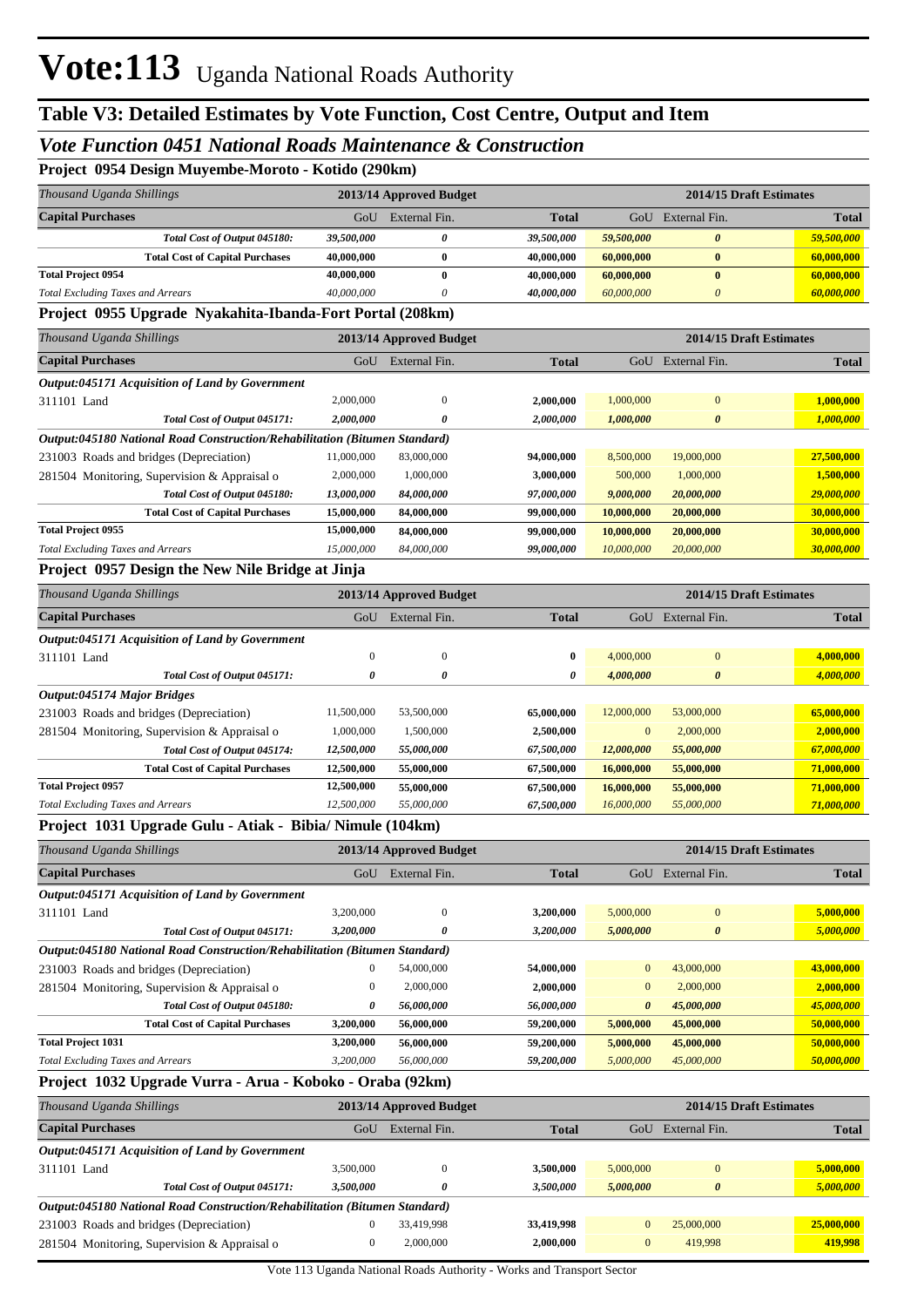#### *Vote Function 0451 National Roads Maintenance & Construction*

#### **Project 1032 Upgrade Vurra - Arua - Koboko - Oraba (92km)**

| Thousand Uganda Shillings                | 2013/14 Approved Budget                         |               |              | 2014/15 Draft Estimates |               |              |  |  |  |  |
|------------------------------------------|-------------------------------------------------|---------------|--------------|-------------------------|---------------|--------------|--|--|--|--|
| <b>Capital Purchases</b>                 | GoU                                             | External Fin. | <b>Total</b> | GoU                     | External Fin. | <b>Total</b> |  |  |  |  |
| Total Cost of Output 045180:             |                                                 | 35,419,998    | 35,419,998   | 0                       | 25,419,998    | 25,419,998   |  |  |  |  |
| <b>Total Cost of Capital Purchases</b>   | 3.500,000                                       | 35,419,998    | 38.919.998   | 5,000,000               | 25,419,998    | 30,419,998   |  |  |  |  |
| <b>Total Project 1032</b>                | 3.500.000                                       | 35,419,998    | 38.919.998   | 5,000,000               | 25,419,998    | 30,419,998   |  |  |  |  |
| <b>Total Excluding Taxes and Arrears</b> | 3.500,000                                       | 35,419,998    | 38.919.998   | 5,000,000               | 25,419,998    | 30,419,998   |  |  |  |  |
|                                          | Project 1033 Design Hoima - Kaiso -Tonya (85km) |               |              |                         |               |              |  |  |  |  |

#### **Project 1033 Design Hoima - Kaiso -Tonya (85km)**

| Thousand Uganda Shillings                                                                                                                         | 2013/14 Approved Budget | 2014/15 Draft Estimates |              |            |                       |              |
|---------------------------------------------------------------------------------------------------------------------------------------------------|-------------------------|-------------------------|--------------|------------|-----------------------|--------------|
| <b>Capital Purchases</b>                                                                                                                          | GoU                     | External Fin.           | <b>Total</b> | GoU        | External Fin.         | <b>Total</b> |
| <b>Output:045171 Acquisition of Land by Government</b>                                                                                            |                         |                         |              |            |                       |              |
| 311101 Land                                                                                                                                       | 2,000,000               | $\Omega$                | 2,000,000    | 1,500,000  | $\Omega$              | 1,500,000    |
| Total Cost of Output 045171:                                                                                                                      | 2,000,000               | 0                       | 2,000,000    | 1,500,000  | $\boldsymbol{\theta}$ | 1,500,000    |
| Output:045180 National Road Construction/Rehabilitation (Bitumen Standard)                                                                        |                         |                         |              |            |                       |              |
| 231003 Roads and bridges (Depreciation)                                                                                                           | 63,000,000              | $\mathbf{0}$            | 63,000,000   | 77,500,000 | $\Omega$              | 77,500,000   |
| 281504 Monitoring, Supervision & Appraisal o                                                                                                      | 2,000,000               | $\mathbf{0}$            | 2,000,000    | 1,000,000  | $\mathbf{0}$          | 1,000,000    |
| Total Cost of Output 045180:                                                                                                                      | 65,000,000              | 0                       | 65,000,000   | 78,500,000 | $\theta$              | 78,500,000   |
| <b>Total Cost of Capital Purchases</b>                                                                                                            | 67,000,000              | $\bf{0}$                | 67,000,000   | 80,000,000 | $\bf{0}$              | 80,000,000   |
| <b>Total Project 1033</b>                                                                                                                         | 67,000,000              | $\bf{0}$                | 67,000,000   | 80,000,000 | $\bf{0}$              | 80,000,000   |
| <b>Total Excluding Taxes and Arrears</b>                                                                                                          | 67,000,000              | 0                       | 67,000,000   | 80,000,000 | 0                     | 80,000,000   |
| $D_{\text{total}}$ $(701 \text{ N}^2)$ $D_{\text{total}}$ $\beta$ $M_{\text{cluster}}$ $V_{\text{total}}$ $N_{\text{current}}$ $(70 \text{ N}^2)$ |                         |                         |              |            |                       |              |

#### **Project 1034 Design of Mukono-Katosi-Nyenga (72km)**

| Thousand Uganda Shillings                                                  | 2013/14 Approved Budget |               |              | 2014/15 Draft Estimates |               |              |
|----------------------------------------------------------------------------|-------------------------|---------------|--------------|-------------------------|---------------|--------------|
| <b>Capital Purchases</b>                                                   | GoU                     | External Fin. | <b>Total</b> | GoU                     | External Fin. | <b>Total</b> |
| Output:045171 Acquisition of Land by Government                            |                         |               |              |                         |               |              |
| 311101 Land                                                                | 6,000,000               | 0             | 6,000,000    | 10,000,000              | $\mathbf{0}$  | 10,000,000   |
| Total Cost of Output 045171:                                               | 6.000.000               | 0             | 6.000.000    | 10,000,000              | $\theta$      | 10,000,000   |
| Output:045180 National Road Construction/Rehabilitation (Bitumen Standard) |                         |               |              |                         |               |              |
| 231003 Roads and bridges (Depreciation)                                    | 33,000,000              | 0             | 33,000,000   | 39,000,000              | $\mathbf{0}$  | 39,000,000   |
| 281504 Monitoring, Supervision & Appraisal o                               | 1,000,000               | 0             | 1,000,000    | 1,000,000               | $\mathbf{0}$  | 1,000,000    |
| Total Cost of Output 045180:                                               | 34,000,000              | 0             | 34,000,000   | 40,000,000              | $\theta$      | 40,000,000   |
| <b>Total Cost of Capital Purchases</b>                                     | 40,000,000              | $\bf{0}$      | 40,000,000   | 50,000,000              | $\mathbf{0}$  | 50,000,000   |
| <b>Total Project 1034</b>                                                  | 40,000,000              | 0             | 40,000,000   | 50,000,000              | $\bf{0}$      | 50,000,000   |
| <b>Total Excluding Taxes and Arrears</b>                                   | 40,000,000              | 0             | 40,000,000   | 50,000,000              | 0             | 50,000,000   |

#### **Project 1035 Design Mpigi-Kabulasoka-Maddu (135 km)**

| Thousand Uganda Shillings                                                  |            | 2013/14 Approved Budget | 2014/15 Draft Estimates |            |                       |              |
|----------------------------------------------------------------------------|------------|-------------------------|-------------------------|------------|-----------------------|--------------|
| <b>Capital Purchases</b>                                                   | GoU        | External Fin.           | <b>Total</b>            | GoU        | External Fin.         | <b>Total</b> |
| Output:045171 Acquisition of Land by Government                            |            |                         |                         |            |                       |              |
| 311101 Land                                                                | 10,000,000 | 0                       | 10,000,000              | 10,000,000 | $\Omega$              | 10,000,000   |
| Total Cost of Output 045171:                                               | 10,000,000 | 0                       | 10,000,000              | 10,000,000 | $\boldsymbol{\theta}$ | 10,000,000   |
| Output:045180 National Road Construction/Rehabilitation (Bitumen Standard) |            |                         |                         |            |                       |              |
| 231003 Roads and bridges (Depreciation)                                    | 48,000,000 | 0                       | 48,000,000              | 68,000,000 | $\Omega$              | 68,000,000   |
| 281504 Monitoring, Supervision & Appraisal o                               | 2,000,000  | 0                       | 2,000,000               | 2,000,000  | $\mathbf{0}$          | 2,000,000    |
| Total Cost of Output 045180:                                               | 50,000,000 | 0                       | 50,000,000              | 70,000,000 | $\boldsymbol{\theta}$ | 70,000,000   |
| <b>Total Cost of Capital Purchases</b>                                     | 60,000,000 | $\bf{0}$                | 60,000,000              | 80,000,000 | $\mathbf{0}$          | 80,000,000   |
| <b>Total Project 1035</b>                                                  | 60,000,000 | $\mathbf{0}$            | 60,000,000              | 80,000,000 | $\mathbf{0}$          | 80,000,000   |
| <b>Total Excluding Taxes and Arrears</b>                                   | 60,000,000 | 0                       | 60.000.000              | 80,000,000 | 0                     | 80,000,000   |

#### **Project 1037 Upgrade Mbarara-Kikagata (70km)**

| Thousand Uganda Shillings                                                  |            | 2013/14 Approved Budget |              | 2014/15 Draft Estimates |               |              |  |
|----------------------------------------------------------------------------|------------|-------------------------|--------------|-------------------------|---------------|--------------|--|
| <b>Capital Purchases</b>                                                   | GoU        | External Fin.           | <b>Total</b> | GoU                     | External Fin. | <b>Total</b> |  |
| <b>Output:045171 Acquisition of Land by Government</b>                     |            |                         |              |                         |               |              |  |
| 311101 Land                                                                | 10,000,000 | $\Omega$                | 10,000,000   | 1,000,000               |               | 1,000,000    |  |
| Total Cost of Output 045171:                                               | 10.000.000 | 0                       | 10.000.000   | 1.000.000               | $\theta$      | 1,000,000    |  |
| Output:045180 National Road Construction/Rehabilitation (Bitumen Standard) |            |                         |              |                         |               |              |  |
| 231003 Roads and bridges (Depreciation)                                    | 56,000,000 | $\Omega$                | 56,000,000   | 38,000,000              |               | 38,000,000   |  |
| 281504 Monitoring, Supervision & Appraisal o                               | 1,000,000  | $\theta$                | 1,000,000    | 1,000,000               |               | 1,000,000    |  |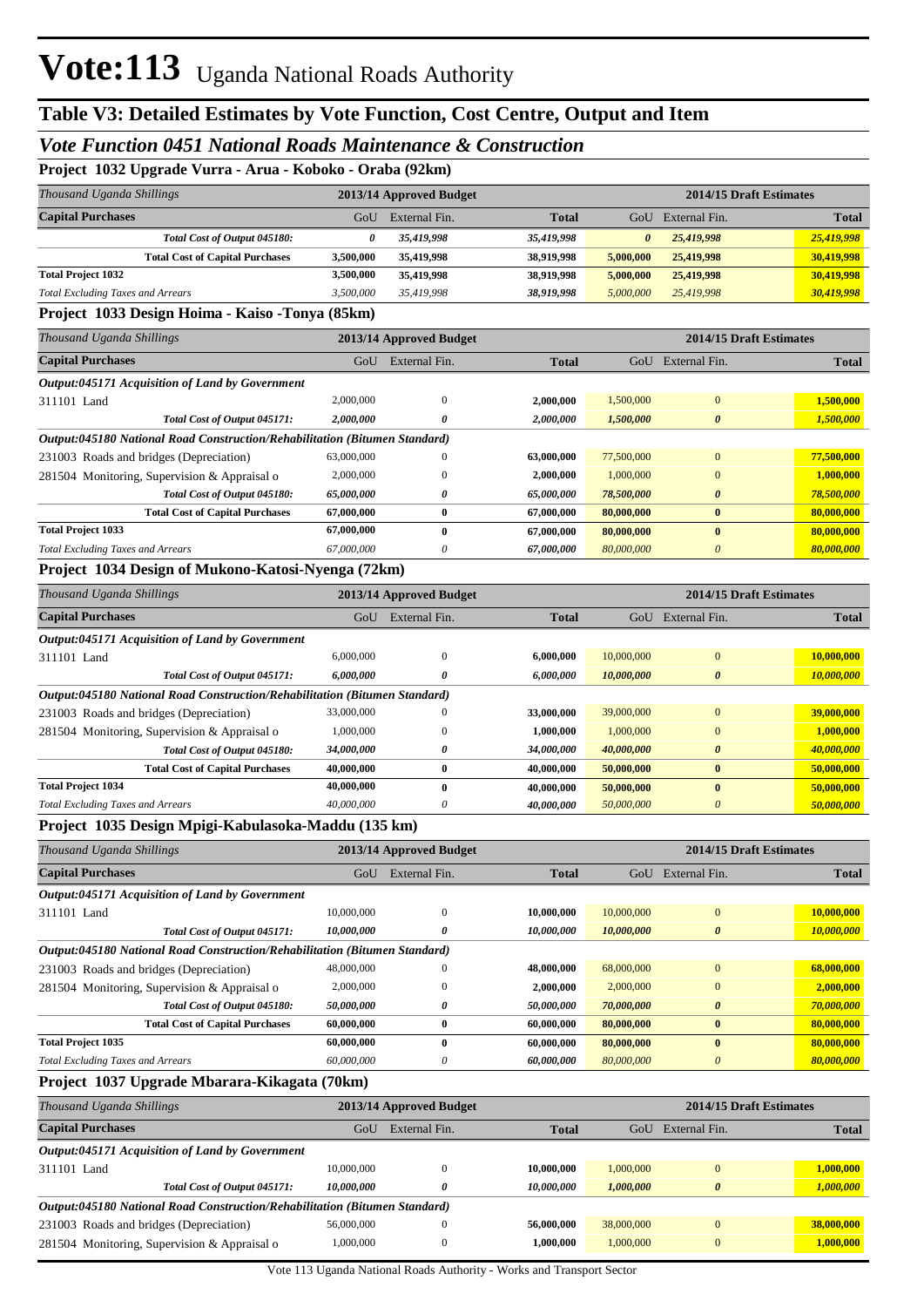#### *Vote Function 0451 National Roads Maintenance & Construction*

**Project 1037 Upgrade Mbarara-Kikagata (70km)**

| Project 1037 Upgrade Mbarara-Kikagata (70km)                               |                  |                         |              |                         |                         |              |
|----------------------------------------------------------------------------|------------------|-------------------------|--------------|-------------------------|-------------------------|--------------|
| Thousand Uganda Shillings                                                  |                  | 2013/14 Approved Budget |              |                         | 2014/15 Draft Estimates |              |
| <b>Capital Purchases</b>                                                   | GoU              | External Fin.           | <b>Total</b> |                         | GoU External Fin.       | <b>Total</b> |
| Total Cost of Output 045180:                                               | 57,000,000       | 0                       | 57,000,000   | 39,000,000              | $\boldsymbol{\theta}$   | 39,000,000   |
| <b>Total Cost of Capital Purchases</b>                                     | 67,000,000       | $\bf{0}$                | 67,000,000   | 40,000,000              | $\bf{0}$                | 40,000,000   |
| <b>Total Project 1037</b>                                                  | 67,000,000       | $\bf{0}$                | 67,000,000   | 40,000,000              | $\bf{0}$                | 40,000,000   |
| <b>Total Excluding Taxes and Arrears</b>                                   | 67,000,000       | $\theta$                | 67,000,000   | 40,000,000              | $\boldsymbol{\theta}$   | 40,000,000   |
| Project 1038 Design Ntungamo-Mirama Hills (37km)                           |                  |                         |              |                         |                         |              |
| Thousand Uganda Shillings                                                  |                  | 2013/14 Approved Budget |              |                         | 2014/15 Draft Estimates |              |
| <b>Capital Purchases</b>                                                   |                  | GoU External Fin.       | <b>Total</b> |                         | GoU External Fin.       | <b>Total</b> |
| Output:045171 Acquisition of Land by Government                            |                  |                         |              |                         |                         |              |
| 311101 Land                                                                | 3,000,000        | $\mathbf{0}$            | 3,000,000    | 2,000,000               | $\mathbf{0}$            | 2,000,000    |
| Total Cost of Output 045171:                                               | 3,000,000        | $\theta$                | 3,000,000    | 2,000,000               | $\boldsymbol{\theta}$   | 2,000,000    |
| Output:045180 National Road Construction/Rehabilitation (Bitumen Standard) |                  |                         |              |                         |                         |              |
| 231003 Roads and bridges (Depreciation)                                    | 1,500,000        | 19,000,000              | 20,500,000   | 7,500,000               | 19,500,000              | 27,000,000   |
| 281504 Monitoring, Supervision & Appraisal o                               | 500,000          | 1,000,000               | 1,500,000    | 500,000                 | 500,000                 | 1,000,000    |
| Total Cost of Output 045180:                                               | 2,000,000        | 20,000,000              | 22,000,000   | 8,000,000               | 20,000,000              | 28,000,000   |
| <b>Total Cost of Capital Purchases</b>                                     | 5,000,000        | 20,000,000              | 25,000,000   | 10,000,000              | 20,000,000              | 30,000,000   |
| <b>Total Project 1038</b>                                                  | 5,000,000        | 20,000,000              | 25,000,000   | 10,000,000              | 20,000,000              | 30,000,000   |
| <b>Total Excluding Taxes and Arrears</b>                                   | 5,000,000        | 20,000,000              | 25,000,000   | 10,000,000              | 20,000,000              | 30,000,000   |
| Project 1040 Design Kapchorwa-Suam road (77km)                             |                  |                         |              |                         |                         |              |
| Thousand Uganda Shillings                                                  |                  | 2013/14 Approved Budget |              | 2014/15 Draft Estimates |                         |              |
| <b>Capital Purchases</b>                                                   | GoU              | External Fin.           | <b>Total</b> |                         | GoU External Fin.       | <b>Total</b> |
| Output:045171 Acquisition of Land by Government                            |                  |                         |              |                         |                         |              |
| 311101 Land                                                                | $\mathbf{0}$     | $\overline{0}$          | $\bf{0}$     | 5,000,000               | $\mathbf{0}$            | 5,000,000    |
| Total Cost of Output 045171:                                               | $\theta$         | $\theta$                | 0            | 5,000,000               | $\boldsymbol{\theta}$   | 5,000,000    |
| Output:045180 National Road Construction/Rehabilitation (Bitumen Standard) |                  |                         |              |                         |                         |              |
| 231003 Roads and bridges (Depreciation)                                    | $\mathbf{0}$     | $\Omega$                | $\bf{0}$     | 5,000,000               | $\overline{0}$          | 5,000,000    |
| 281503 Engineering and Design Studies & Plan                               | $\boldsymbol{0}$ | 2,000,000               | 2,000,000    | $\mathbf{0}$            | 2,000,000               | 2,000,000    |
| Total Cost of Output 045180:                                               | 0                | 2,000,000               | 2,000,000    | 5,000,000               | 2,000,000               | 7,000,000    |
| <b>Total Cost of Capital Purchases</b>                                     | $\bf{0}$         | 2,000,000               | 2,000,000    | 10,000,000              | 2,000,000               | 12,000,000   |
| <b>Total Project 1040</b>                                                  | $\bf{0}$         | 2,000,000               | 2,000,000    | 10,000,000              | 2,000,000               | 12,000,000   |
| <b>Total Excluding Taxes and Arrears</b>                                   | $\theta$         | 2,000,000               | 2,000,000    | 10,000,000              | 2,000,000               | 12,000,000   |
| Project 1041 Design Kyenjojo-Hoima-Masindi-Kigumba (238km)                 |                  |                         |              |                         |                         |              |

| Thousand Uganda Shillings                                                  | 2013/14 Approved Budget |               |                          | 2014/15 Draft Estimates |                       |              |
|----------------------------------------------------------------------------|-------------------------|---------------|--------------------------|-------------------------|-----------------------|--------------|
| <b>Capital Purchases</b>                                                   | GoU                     | External Fin. | <b>Total</b>             | GoU                     | External Fin.         | <b>Total</b> |
| Output:045171 Acquisition of Land by Government                            |                         |               |                          |                         |                       |              |
| 311101 Land                                                                | 10,000,000              | $\Omega$      | 10,000,000               | 10,000,000              | $\overline{0}$        | 10,000,000   |
| Total Cost of Output 045171:                                               | 10,000,000              | 0             | 10,000,000               | 10,000,000              | $\boldsymbol{\theta}$ | 10,000,000   |
| Output:045180 National Road Construction/Rehabilitation (Bitumen Standard) |                         |               |                          |                         |                       |              |
| 231003 Roads and bridges (Depreciation)                                    | 8,000,000               | 39,000,000    | 47,000,000               | 5,000,000               | 48,000,000            | 53,000,000   |
| 281503 Engineering and Design Studies & Plan                               | 1,000,000               | $\Omega$      | 1,000,000                | $\Omega$                | $\theta$              | $\mathbf{0}$ |
| 281504 Monitoring, Supervision & Appraisal o                               | 2,000,000               | 1,000,000     | 3,000,000                | $\overline{0}$          | 2,000,000             | 2,000,000    |
| Total Cost of Output 045180:                                               | 11,000,000              | 40,000,000    | <i><b>51,000,000</b></i> | 5,000,000               | 50,000,000            | 55,000,000   |
| <b>Total Cost of Capital Purchases</b>                                     | 21,000,000              | 40,000,000    | 61,000,000               | 15,000,000              | 50,000,000            | 65,000,000   |
| <b>Total Project 1041</b>                                                  | 21,000,000              | 40,000,000    | 61,000,000               | 15,000,000              | 50,000,000            | 65,000,000   |
| <b>Total Excluding Taxes and Arrears</b>                                   | 21,000,000              | 40,000,000    | 61,000,000               | 15,000,000              | 50,000,000            | 65,000,000   |
| <b>Droiget 1042 Design Nyondo</b> Sembobule (48km)                         |                         |               |                          |                         |                       |              |

#### **Project 1042 Design Nyendo - Sembabule (48km)**

| Thousand Uganda Shillings                                                  |            | 2013/14 Approved Budget |              | 2014/15 Draft Estimates |               |              |  |  |
|----------------------------------------------------------------------------|------------|-------------------------|--------------|-------------------------|---------------|--------------|--|--|
| <b>Capital Purchases</b>                                                   | GoU        | External Fin.           | <b>Total</b> | GoU                     | External Fin. | <b>Total</b> |  |  |
| <b>Output:045171 Acquisition of Land by Government</b>                     |            |                         |              |                         |               |              |  |  |
| 311101 Land                                                                | 3,000,000  | O                       | 3,000,000    | 3,000,000               | $\Omega$      | 3,000,000    |  |  |
| Total Cost of Output 045171:                                               | 3.000.000  |                         | 3,000,000    | 3,000,000               | 0             | 3,000,000    |  |  |
| Output:045180 National Road Construction/Rehabilitation (Bitumen Standard) |            |                         |              |                         |               |              |  |  |
| 231003 Roads and bridges (Depreciation)                                    | 19,000,000 | 0                       | 19,000,000   | 17,000,000              | $\Omega$      | 17,000,000   |  |  |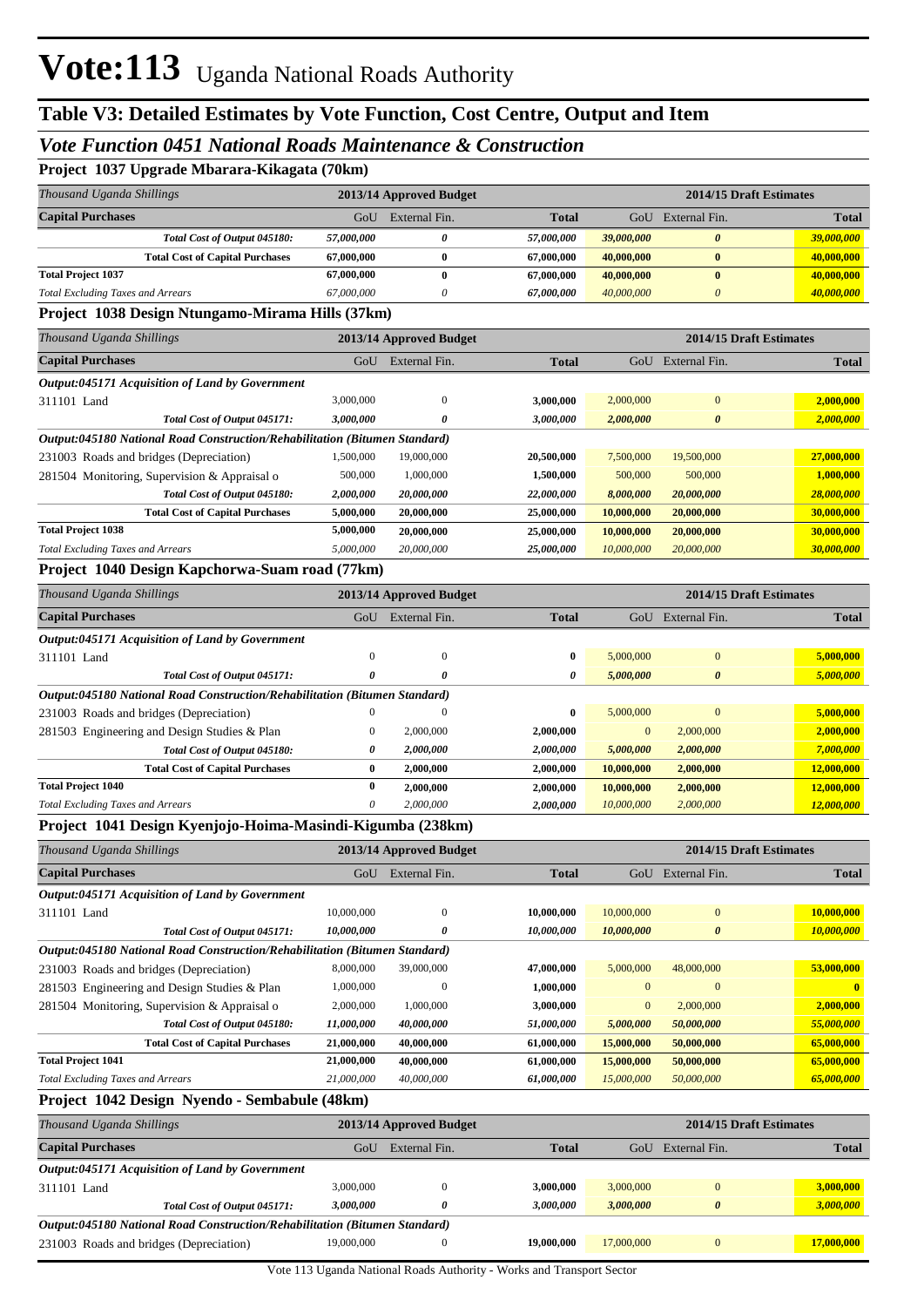#### *Vote Function 0451 National Roads Maintenance & Construction*

**Project 1042 Design Nyendo - Sembabule (48km)**

| Thousand Uganda Shillings                    | 2013/14 Approved Budget |               |              |            |               | 2014/15 Draft Estimates |
|----------------------------------------------|-------------------------|---------------|--------------|------------|---------------|-------------------------|
| <b>Capital Purchases</b>                     | GoU                     | External Fin. | <b>Total</b> | GoU        | External Fin. | <b>Total</b>            |
| 281504 Monitoring, Supervision & Appraisal o | 1.000.000               | $\theta$      | 1,000,000    | $\Omega$   |               |                         |
| Total Cost of Output 045180:                 | 20,000,000              |               | 20,000,000   | 17,000,000 | $\theta$      | 17,000,000              |
| <b>Total Cost of Capital Purchases</b>       | 23,000,000              | 0             | 23,000,000   | 20,000,000 |               | 20,000,000              |
| <b>Total Project 1042</b>                    | 23,000,000              | 0             | 23,000,000   | 20,000,000 |               | 20,000,000              |
| <b>Total Excluding Taxes and Arrears</b>     | 23,000,000              | 0             | 23,000,000   | 20,000,000 |               | 20,000,000              |

#### **Project 1044 Design Ishaka-Kagamba (35km)**

| Thousand Uganda Shillings                                                  |            | 2013/14 Approved Budget |              | 2014/15 Draft Estimates |                       |              |  |
|----------------------------------------------------------------------------|------------|-------------------------|--------------|-------------------------|-----------------------|--------------|--|
| <b>Capital Purchases</b>                                                   | GoU        | External Fin.           | <b>Total</b> | GoU                     | External Fin.         | <b>Total</b> |  |
| Output:045171 Acquisition of Land by Government                            |            |                         |              |                         |                       |              |  |
| 311101 Land                                                                | 2,000,000  | $\mathbf{0}$            | 2,000,000    | 1,000,000               | $\mathbf{0}$          | 1,000,000    |  |
| Total Cost of Output 045171:                                               | 2,000,000  | 0                       | 2,000,000    | 1,000,000               | $\boldsymbol{\theta}$ | 1,000,000    |  |
| Output:045180 National Road Construction/Rehabilitation (Bitumen Standard) |            |                         |              |                         |                       |              |  |
| 231003 Roads and bridges (Depreciation)                                    | 29,000,000 | $\mathbf{0}$            | 29,000,000   | 48,000,000              | $\Omega$              | 48,000,000   |  |
| 281504 Monitoring, Supervision & Appraisal o                               | 1.000.000  | $\Omega$                | 1,000,000    | 1,000,000               | $\Omega$              | 1,000,000    |  |
| Total Cost of Output 045180:                                               | 30,000,000 | 0                       | 30,000,000   | 49,000,000              | $\boldsymbol{\theta}$ | 49,000,000   |  |
| <b>Total Cost of Capital Purchases</b>                                     | 32,000,000 | $\bf{0}$                | 32,000,000   | 50,000,000              | $\bf{0}$              | 50,000,000   |  |
| <b>Total Project 1044</b>                                                  | 32,000,000 | $\bf{0}$                | 32,000,000   | 50,000,000              | $\bf{0}$              | 50,000,000   |  |
| <b>Total Excluding Taxes and Arrears</b>                                   | 32,000,000 | 0                       | 32,000,000   | 50,000,000              | 0                     | 50,000,000   |  |

#### **Project 1056 Transport Corridor Project**

| Thousand Uganda Shillings                                                  | 2013/14 Approved Budget<br>2014/15 Draft Estimates |               |              |             |                       |              |  |
|----------------------------------------------------------------------------|----------------------------------------------------|---------------|--------------|-------------|-----------------------|--------------|--|
| <b>Outputs Provided</b>                                                    | GoU                                                | External Fin. | <b>Total</b> |             | GoU External Fin.     | <b>Total</b> |  |
| <b>Output:045101 Monitoring and Capacity Building Support</b>              |                                                    |               |              |             |                       |              |  |
| 225001 Consultancy Services-Short term                                     | 2,000,000                                          | $\Omega$      | 2,000,000    | 1,400,000   | $\mathbf{0}$          | 1,400,000    |  |
| Total Cost of Output 045101:                                               | 2,000,000                                          | 0             | 2,000,000    | 1,400,000   | $\boldsymbol{\theta}$ | 1,400,000    |  |
| <b>Total Cost of Outputs Provided</b>                                      | 2,000,000                                          | $\bf{0}$      | 2,000,000    | 1,400,000   | $\bf{0}$              | 1,400,000    |  |
| <b>Capital Purchases</b>                                                   | GoU                                                | External Fin. | <b>Total</b> | GoU         | External Fin.         | <b>Total</b> |  |
| Output:045171 Acquisition of Land by Government                            |                                                    |               |              |             |                       |              |  |
| 311101 Land                                                                | 20,000,000                                         | $\Omega$      | 20,000,000   | 5,000,000   | $\mathbf{0}$          | 5,000,000    |  |
| Total Cost of Output 045171:                                               | 20,000,000                                         | 0             | 20,000,000   | 5,000,000   | $\boldsymbol{\theta}$ | 5,000,000    |  |
| Output:045180 National Road Construction/Rehabilitation (Bitumen Standard) |                                                    |               |              |             |                       |              |  |
| 231003 Roads and bridges (Depreciation)                                    | 284,547,400                                        | 1,000,000     | 285,547,400  | 223,000,000 | $\overline{0}$        | 223,000,000  |  |
| 281503 Engineering and Design Studies & Plan                               | 25,000,000                                         | $\Omega$      | 25,000,000   | 15,000,000  | $\Omega$              | 15,000,000   |  |
| 281504 Monitoring, Supervision & Appraisal o                               | 20,000,000                                         | $\Omega$      | 20,000,000   | 1,600,000   | $\mathbf{0}$          | 1,600,000    |  |
| Total Cost of Output 045180:                                               | 329,547,400                                        | 1,000,000     | 330,547,400  | 239,600,000 | $\boldsymbol{\theta}$ | 239,600,000  |  |
| Output:045182 Construction/Rehabilitation of Bridges                       |                                                    |               |              |             |                       |              |  |
| 312206 Gross Tax                                                           | 6,000,000                                          | $\Omega$      | 6,000,000    | $\Omega$    | $\mathbf{0}$          |              |  |
| Total Cost of Output 045182:                                               | 6,000,000                                          | O             | 6,000,000    | $\theta$    | $\boldsymbol{\theta}$ |              |  |
| <b>Total Cost of Capital Purchases</b>                                     | 355,547,400                                        | 1,000,000     | 356,547,400  | 244,600,000 | $\bf{0}$              | 244,600,000  |  |
| <b>Total Project 1056</b>                                                  | 357,547,400                                        | 1,000,000     | 358,547,400  | 246,000,000 | $\mathbf{0}$          | 246,000,000  |  |
| <b>Total Excluding Taxes and Arrears</b>                                   | 351,547,400                                        | 1,000,000     | 352,547,400  | 246,000,000 | 0                     | 246,000,000  |  |

#### **Project 1099 Design for Reconstruction of Tororo - Soroti road**

| Thousand Uganda Shillings                                                  |     | 2013/14 Approved Budget |              |              |               | 2014/15 Draft Estimates |  |  |
|----------------------------------------------------------------------------|-----|-------------------------|--------------|--------------|---------------|-------------------------|--|--|
| <b>Capital Purchases</b>                                                   | GoU | External Fin.           | <b>Total</b> | GoU          | External Fin. | <b>Total</b>            |  |  |
| Output:045180 National Road Construction/Rehabilitation (Bitumen Standard) |     |                         |              |              |               |                         |  |  |
| 281503 Engineering and Design Studies & Plan                               |     | 1,000,000               | 1,000,000    | $\Omega$     | 1,000,000     | 1,000,000               |  |  |
| Total Cost of Output 045180:                                               | 0   | 1,000,000               | 1,000,000    | $\theta$     | 1,000,000     | 1,000,000               |  |  |
| <b>Total Cost of Capital Purchases</b>                                     | 0   | 1,000,000               | 1,000,000    | $\bf{0}$     | 1,000,000     | 1,000,000               |  |  |
| <b>Total Project 1099</b>                                                  | 0   | 1.000.000               | 1,000,000    | $\mathbf{0}$ | 1,000,000     | 1,000,000               |  |  |
| <b>Total Excluding Taxes and Arrears</b>                                   | 0   | 1.000.000               | 1,000,000    | $\theta$     | 1,000,000     | 1,000,000               |  |  |
| Project 1100 Design for reconst of Lira - Kamudini - Gulu road             |     |                         |              |              |               |                         |  |  |
| Thousand Uganda Shillings                                                  |     | 2013/14 Approved Budget |              |              |               | 2014/15 Draft Estimates |  |  |
| <b>Capital Purchases</b>                                                   | GoU | External Fin.           | <b>Total</b> | GoU          | External Fin. | <b>Total</b>            |  |  |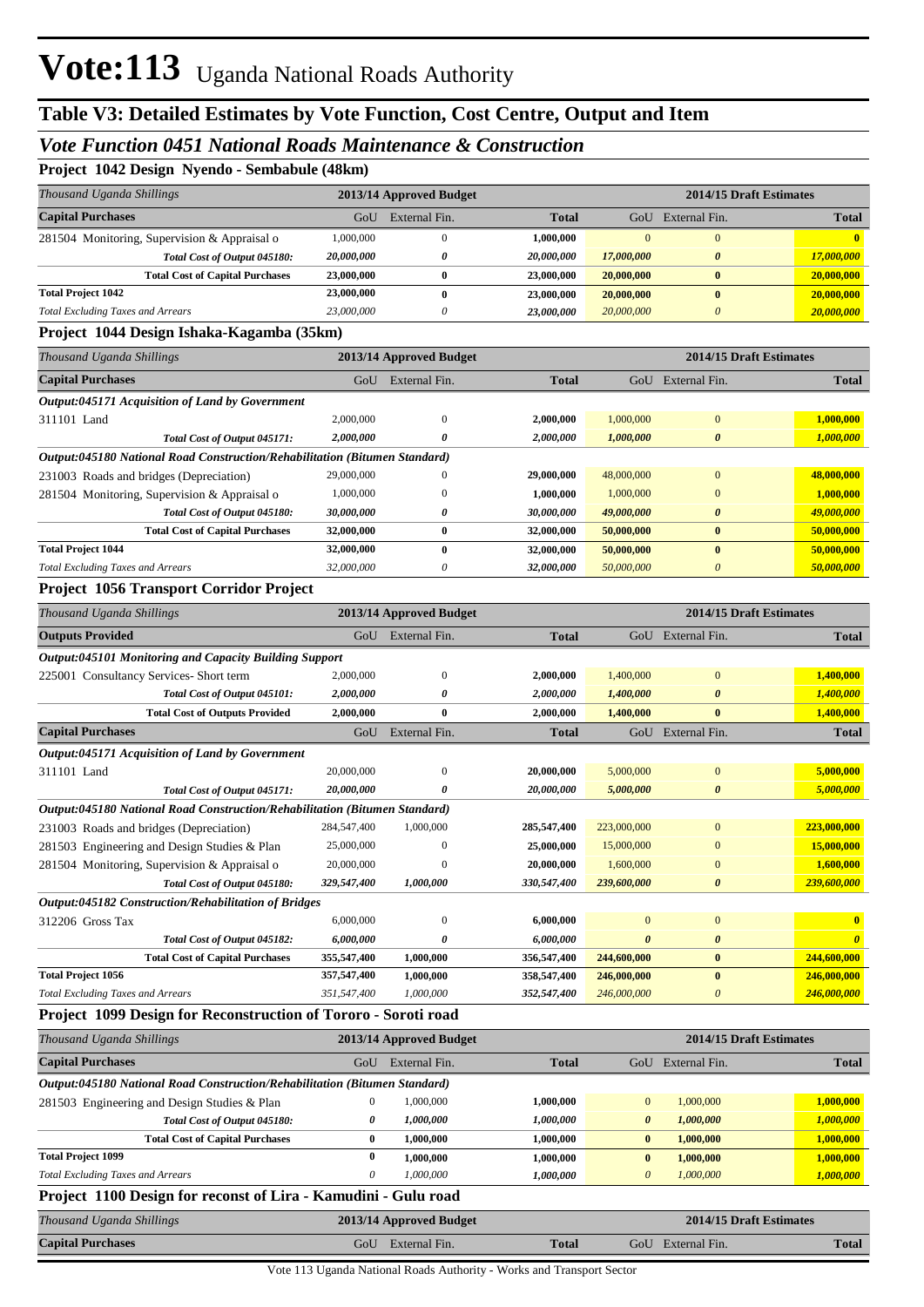#### *Vote Function 0451 National Roads Maintenance & Construction*

**Project 1100 Design for reconst of Lira - Kamudini - Gulu road**

| ттојесе ттоо везда тог тесоизе от пла - капишни - сништоач<br>Thousand Uganda Shillings |                        | 2013/14 Approved Budget |                        |                                       |                       | 2014/15 Draft Estimates               |
|-----------------------------------------------------------------------------------------|------------------------|-------------------------|------------------------|---------------------------------------|-----------------------|---------------------------------------|
| <b>Capital Purchases</b>                                                                | GoU                    | External Fin.           | <b>Total</b>           |                                       | GoU External Fin.     | <b>Total</b>                          |
| Output:045180 National Road Construction/Rehabilitation (Bitumen Standard)              |                        |                         |                        |                                       |                       |                                       |
| 281502 Feasibility Studies for Capital Works                                            | $\mathbf{0}$           | 1,000,000               | 1,000,000              | $\mathbf{0}$                          | $\mathbf{0}$          | $\bf{0}$                              |
| 281503 Engineering and Design Studies & Plan                                            | $\boldsymbol{0}$       | $\mathbf{0}$            | $\bf{0}$               | $\mathbf{0}$                          | 1,000,000             | 1,000,000                             |
| Total Cost of Output 045180:                                                            | 0                      | 1,000,000               | 1,000,000              | $\boldsymbol{\theta}$                 | 1,000,000             | 1,000,000                             |
| <b>Total Cost of Capital Purchases</b>                                                  | $\bf{0}$               | 1,000,000               | 1,000,000              | $\bf{0}$                              | 1,000,000             | 1,000,000                             |
| <b>Total Project 1100</b>                                                               | $\bf{0}$               | 1,000,000               | 1,000,000              | $\bf{0}$                              | 1,000,000             | 1,000,000                             |
| <b>Total Excluding Taxes and Arrears</b>                                                | $\theta$               | 1,000,000               | 1,000,000              | $\boldsymbol{\theta}$                 | 1,000,000             | 1,000,000                             |
| <b>Project 1104 Construct Selected Bridges (BADEA)</b>                                  |                        |                         |                        |                                       |                       |                                       |
| Thousand Uganda Shillings                                                               |                        | 2013/14 Approved Budget |                        |                                       |                       | 2014/15 Draft Estimates               |
| <b>Capital Purchases</b>                                                                | GoU                    | External Fin.           | <b>Total</b>           |                                       | GoU External Fin.     | <b>Total</b>                          |
| Output:045174 Major Bridges                                                             |                        |                         |                        |                                       |                       |                                       |
| 231003 Roads and bridges (Depreciation)                                                 | 34,296,000             | 5,500,000               | 39,796,000             | 48,000,000                            | 3,500,000             | 51,500,000                            |
| 281504 Monitoring, Supervision & Appraisal o                                            | 2,000,000              | 1,000,000               | 3,000,000              | 2,000,000                             | 500,000               | 2,500,000                             |
| Total Cost of Output 045174:                                                            | 36,296,000             | 6,500,000               | 42,796,000             | 50,000,000                            | 4,000,000             | 54,000,000                            |
| <b>Total Cost of Capital Purchases</b>                                                  | 36,296,000             | 6,500,000               | 42,796,000             | 50,000,000                            | 4,000,000             | 54,000,000                            |
| <b>Total Project 1104</b>                                                               | 36,296,000             | 6,500,000               | 42,796,000             | 50,000,000                            | 4,000,000             | 54,000,000                            |
| <b>Total Excluding Taxes and Arrears</b>                                                | 36,296,000             | 6,500,000               | 42,796,000             | 50,000,000                            | 4,000,000             | 54,000,000                            |
| Project 1105 Road Sector Institu. Capacity Dev. Proj.                                   |                        |                         |                        |                                       |                       |                                       |
| Thousand Uganda Shillings                                                               |                        | 2013/14 Approved Budget |                        |                                       |                       | 2014/15 Draft Estimates               |
| <b>Outputs Provided</b>                                                                 | GoU                    | External Fin.           | <b>Total</b>           |                                       | GoU External Fin.     | <b>Total</b>                          |
| Output:045101 Monitoring and Capacity Building Support                                  |                        |                         |                        |                                       |                       |                                       |
| 225001 Consultancy Services- Short term                                                 | 5,154,200              | 1,000,000               | 6,154,200              | 5,500,000                             | $\bf{0}$              | 5,500,000                             |
| Total Cost of Output 045101:                                                            | 5,154,200              | 1,000,000               | 6,154,200              | 5,500,000                             | 0                     | 5,500,000                             |
| Output:045102 UNRA Support Services                                                     |                        |                         |                        |                                       |                       |                                       |
| 225001 Consultancy Services- Short term                                                 | $\boldsymbol{0}$       | $\boldsymbol{0}$        | 0                      | $\mathbf{0}$                          | 1,500,000             | 1,500,000                             |
| 225002 Consultancy Services-Long-term                                                   | $\mathbf{0}$           | 3,000,000               | 3,000,000              | $\mathbf{0}$                          | $\mathbf{0}$          | $\bf{0}$                              |
| Total Cost of Output 045102:                                                            | 0                      | 3,000,000               | 3,000,000              | $\boldsymbol{\theta}$                 | 1,500,000             | 1,500,000                             |
| <b>Total Cost of Outputs Provided</b>                                                   | 5,154,200              | 4,000,000               | 9,154,200              | 5,500,000                             | 1,500,000             | 7,000,000                             |
| <b>Capital Purchases</b>                                                                | GoU                    | External Fin.           | <b>Total</b>           | GoU                                   | External Fin.         | <b>Total</b>                          |
| Output:045172 Government Buildings and Administrative Infrastructure                    |                        |                         |                        |                                       |                       |                                       |
| 231001 Non Residential buildings (Depreciatio                                           | 3,000,000              | $\boldsymbol{0}$        | 3,000,000              | 2,500,000                             | 2,500,000             | 5,000,000                             |
| Total Cost of Output 045172:                                                            | 3,000,000              | 0                       | 3,000,000              | 2,500,000                             | 2,500,000             | 5,000,000                             |
| Output:045176 Purchase of Office and ICT Equipment, including Software                  |                        |                         |                        |                                       |                       |                                       |
| 312206 Gross Tax<br>Total Cost of Output 045176:                                        | 4,000,000<br>4,000,000 | $\boldsymbol{0}$<br>0   | 4,000,000<br>4,000,000 | $\mathbf{0}$<br>$\boldsymbol{\theta}$ | $\boldsymbol{0}$<br>0 | $\mathbf{0}$<br>$\boldsymbol{\theta}$ |
| Output:045177 Purchase of Specialised Machinery & Equipment                             |                        |                         |                        |                                       |                       |                                       |
| 231005 Machinery and equipment                                                          | 30,000,000             | $\boldsymbol{0}$        | 30,000,000             | 29,000,000                            | $\boldsymbol{0}$      | 29,000,000                            |
| 312204 Taxes on Machinery, Furniture & Vehi                                             | $\boldsymbol{0}$       | $\boldsymbol{0}$        | 0                      | 1,412,663                             | $\boldsymbol{0}$      | 1,412,663                             |
| Total Cost of Output 045177:                                                            | 30,000,000             | 0                       | 30,000,000             | 30,412,663                            | 0                     | 30,412,663                            |
| <b>Total Cost of Capital Purchases</b>                                                  | 37,000,000             | $\bf{0}$                | 37,000,000             | 32,912,663                            | 2,500,000             | 35,412,663                            |
| <b>Total Project 1105</b>                                                               | 42,154,200             | 4,000,000               | 46,154,200             | 38,412,663                            | 4,000,000             | 42,412,663                            |
| <b>Total Excluding Taxes and Arrears</b>                                                | 38,154,200             | 4,000,000               | 42,154,200             | 37,000,000                            | 4,000,000             | <u>41,000,000</u>                     |
| Project 1158 Reconstruction of Mbarara-Katuna road (155 Km)                             |                        |                         |                        |                                       |                       |                                       |
| Thousand Uganda Shillings                                                               |                        | 2013/14 Approved Budget |                        |                                       |                       | 2014/15 Draft Estimates               |

| <b>Capital Purchases</b>                                                   | GoU        | External Fin. | <b>Total</b>       | GoU            | External Fin.         | <b>Total</b> |
|----------------------------------------------------------------------------|------------|---------------|--------------------|----------------|-----------------------|--------------|
| Output:045171 Acquisition of Land by Government                            |            |               |                    |                |                       |              |
| 311101 Land                                                                | 15.000.000 | $\mathbf{0}$  | 15,000,000         | 5,000,000      | $\Omega$              | 5,000,000    |
| Total Cost of Output 045171:                                               | 15,000,000 | 0             | 15,000,000         | 5,000,000      | $\boldsymbol{\theta}$ | 5,000,000    |
| Output:045180 National Road Construction/Rehabilitation (Bitumen Standard) |            |               |                    |                |                       |              |
| 231003 Roads and bridges (Depreciation)                                    | 9.000.000  | 118,000,000   | 127,000,000        | 15,000,000     | 68,000,000            | 83,000,000   |
| 281504 Monitoring, Supervision & Appraisal o                               | 1.000.000  | 2,000,000     | 3,000,000          | $\overline{0}$ | 2,194,948             | 2,194,948    |
| Total Cost of Output 045180:                                               | 10.000.000 | 120,000,000   | <i>130,000,000</i> | 15,000,000     | 70,194,948            | 85,194,948   |
| <b>Total Cost of Capital Purchases</b>                                     | 25,000,000 | 120,000,000   | 145,000,000        | 20,000,000     | 70,194,948            | 90,194,948   |

Vote 113 Uganda National Roads Authority - Works and Transport Sector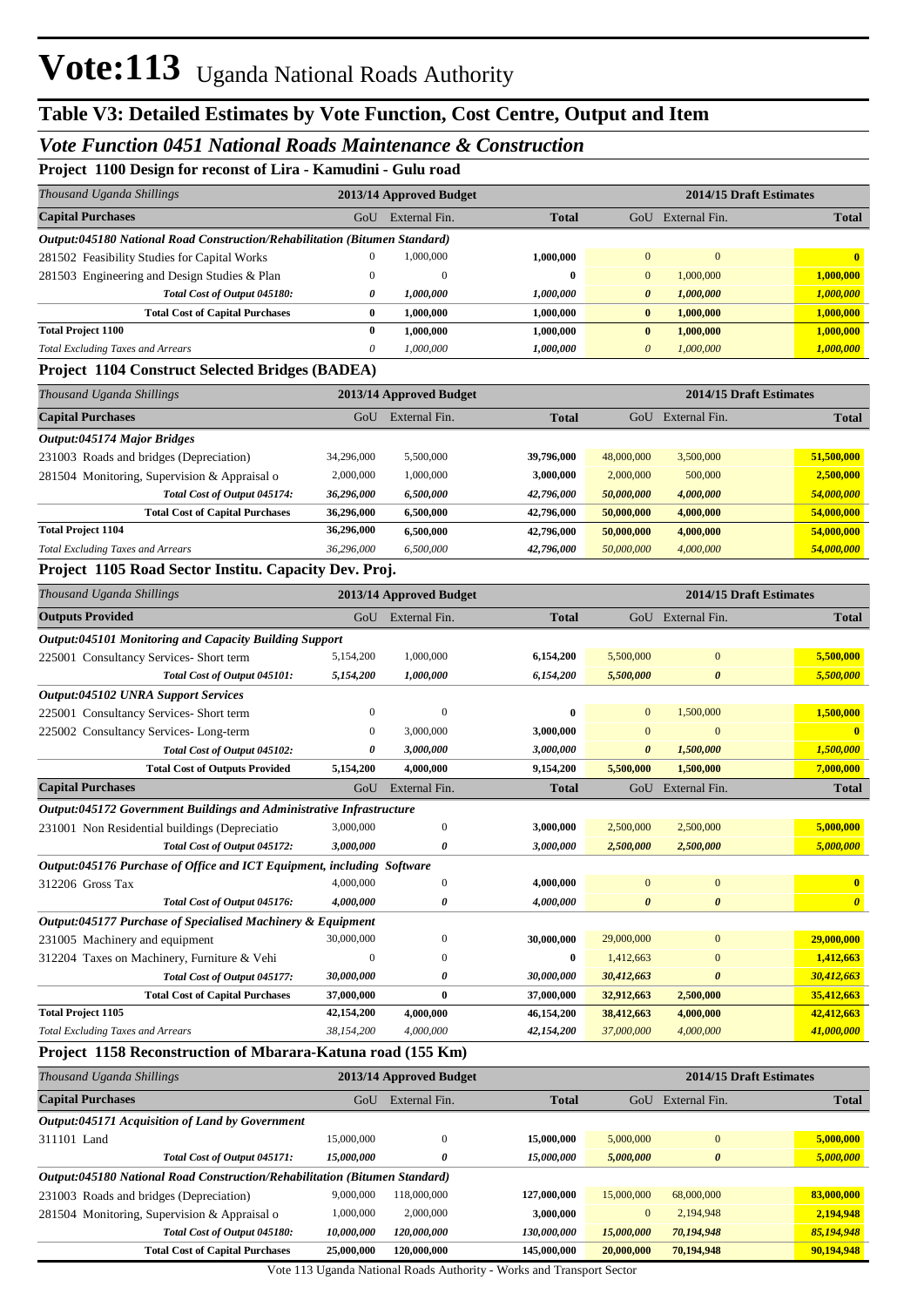## **Table V3: Detailed Estimates by Vote Function, Cost Centre, Output and Item**

#### *Vote Function 0451 National Roads Maintenance & Construction*

|  |  |  | Project 1158 Reconstruction of Mbarara-Katuna road (155 Km) |  |  |  |  |
|--|--|--|-------------------------------------------------------------|--|--|--|--|
|--|--|--|-------------------------------------------------------------|--|--|--|--|

| Toject Treo Reconstruction of mourant ratitude Four (Tee Rin)                                              |                          |                                       |                          |                                   |                                       |                                       |
|------------------------------------------------------------------------------------------------------------|--------------------------|---------------------------------------|--------------------------|-----------------------------------|---------------------------------------|---------------------------------------|
| Thousand Uganda Shillings                                                                                  |                          | 2013/14 Approved Budget               |                          |                                   | 2014/15 Draft Estimates               |                                       |
| <b>Total Project 1158</b>                                                                                  | 25,000,000               | 120,000,000                           | 145,000,000              | 20,000,000                        | 70,194,948                            | 90,194,948                            |
| <b>Total Excluding Taxes and Arrears</b>                                                                   | 25,000,000               | 120,000,000                           | 145,000,000              | 20,000,000                        | 70,194,948                            | 90,194,948                            |
| Project 1175 Kayunga-Galiraya (111Km)                                                                      |                          |                                       |                          |                                   |                                       |                                       |
| Thousand Uganda Shillings                                                                                  |                          | 2013/14 Approved Budget               |                          |                                   | 2014/15 Draft Estimates               |                                       |
| <b>Capital Purchases</b>                                                                                   | GoU                      | External Fin.                         | <b>Total</b>             |                                   | GoU External Fin.                     | <b>Total</b>                          |
| Output:045180 National Road Construction/Rehabilitation (Bitumen Standard)                                 |                          |                                       |                          |                                   |                                       |                                       |
| 281503 Engineering and Design Studies & Plan                                                               | 0                        | 1,000,000                             | 1,000,000                | $\boldsymbol{0}$                  | 1,000,000                             | 1,000,000                             |
| Total Cost of Output 045180:                                                                               | 0                        | 1,000,000                             | 1,000,000                | $\boldsymbol{\theta}$             | 1,000,000                             | 1,000,000                             |
| <b>Total Cost of Capital Purchases</b>                                                                     | 0                        | 1,000,000                             | 1,000,000                | $\bf{0}$                          | 1,000,000                             | 1,000,000                             |
| <b>Total Project 1175</b>                                                                                  | 0                        | 1,000,000                             | 1,000,000                | $\pmb{0}$                         | 1,000,000                             | 1,000,000                             |
| <b>Total Excluding Taxes and Arrears</b>                                                                   | 0                        | 1,000,000                             | 1,000,000                | $\boldsymbol{\theta}$             | 1,000,000                             | 1,000,000                             |
| Project 1176 Hoima-Wanseko Road (83Km)                                                                     |                          |                                       |                          |                                   |                                       |                                       |
| Thousand Uganda Shillings                                                                                  |                          | 2013/14 Approved Budget               |                          |                                   | 2014/15 Draft Estimates               |                                       |
| <b>Capital Purchases</b>                                                                                   |                          | GoU External Fin.                     | <b>Total</b>             |                                   | GoU External Fin.                     | <b>Total</b>                          |
| Output:045180 National Road Construction/Rehabilitation (Bitumen Standard)                                 |                          |                                       |                          |                                   |                                       |                                       |
| 281503 Engineering and Design Studies & Plan                                                               | $\boldsymbol{0}$         | 470,000                               | 470,000                  | $\mathbf{0}$                      | $\mathbf{0}$                          | $\bf{0}$                              |
| Total Cost of Output 045180:                                                                               | 0                        | 470,000                               | 470,000                  | $\boldsymbol{\theta}$             | $\boldsymbol{\theta}$                 | $\boldsymbol{\theta}$                 |
| <b>Total Cost of Capital Purchases</b>                                                                     | 0<br>$\bf{0}$            | 470,000                               | 470,000                  | $\bf{0}$                          | $\bf{0}$                              | $\mathbf{0}$                          |
| <b>Total Project 1176</b><br><b>Total Excluding Taxes and Arrears</b>                                      | 0                        | 470,000<br>470,000                    | 470,000<br>470,000       | $\bf{0}$<br>$\boldsymbol{\theta}$ | $\bf{0}$<br>$\boldsymbol{\theta}$     | $\mathbf{0}$<br>$\boldsymbol{\theta}$ |
| Project 1180 Kampala Entebbe Express Highway                                                               |                          |                                       |                          |                                   |                                       |                                       |
|                                                                                                            |                          |                                       |                          |                                   |                                       |                                       |
| Thousand Uganda Shillings                                                                                  |                          | 2013/14 Approved Budget               |                          |                                   | 2014/15 Draft Estimates               |                                       |
| <b>Capital Purchases</b>                                                                                   | GoU                      | External Fin.                         | <b>Total</b>             |                                   | GoU External Fin.                     | <b>Total</b>                          |
| Output:045171 Acquisition of Land by Government                                                            |                          |                                       |                          |                                   |                                       |                                       |
| 311101 Land                                                                                                | 60,000,000<br>60,000,000 | $\boldsymbol{0}$<br>0                 | 60,000,000<br>60,000,000 | 50,000,000<br>50,000,000          | $\mathbf{0}$<br>$\boldsymbol{\theta}$ | 50,000,000<br>50,000,000              |
| Total Cost of Output 045171:<br>Output:045180 National Road Construction/Rehabilitation (Bitumen Standard) |                          |                                       |                          |                                   |                                       |                                       |
| 231003 Roads and bridges (Depreciation)                                                                    | 29,000,000               | 107,366,965                           | 136,366,965              | 30,000,000                        | 48,000,000                            | 78,000,000                            |
| 281504 Monitoring, Supervision & Appraisal o                                                               | 1,000,000                | 2,633,035                             | 3,633,035                | $\mathbf{0}$                      | 2,000,000                             | 2,000,000                             |
| Total Cost of Output 045180:                                                                               | 30,000,000               | 110,000,000                           | 140,000,000              | 30,000,000                        | 50,000,000                            | 80,000,000                            |
| <b>Total Cost of Capital Purchases</b>                                                                     | 90,000,000               | 110,000,000                           | 200,000,000              | 80,000,000                        | 50,000,000                            | 130,000,000                           |
| <b>Total Project 1180</b>                                                                                  | 90,000,000               | 110,000,000                           | 200,000,000              | 80,000,000                        | 50,000,000                            | 130,000,000                           |
| <b>Total Excluding Taxes and Arrears</b>                                                                   | 90,000,000               | 110,000,000                           | 200,000,000              | 80,000,000                        | 50,000,000                            | 130,000,000                           |
| Project 1274 Musita-Lumino-Busia/Majanji Road                                                              |                          |                                       |                          |                                   |                                       |                                       |
| Thousand Uganda Shillings                                                                                  |                          | 2013/14 Approved Budget               |                          |                                   | 2014/15 Draft Estimates               |                                       |
| <b>Capital Purchases</b>                                                                                   |                          | GoU External Fin.                     | <b>Total</b>             |                                   | GoU External Fin.                     | <b>Total</b>                          |
| Output:045171 Acquisition of Land by Government                                                            |                          |                                       |                          |                                   |                                       |                                       |
| 311101 Land                                                                                                | 5,000,000                | $\boldsymbol{0}$                      | 5,000,000                | 5,000,000                         | $\mathbf{0}$                          | 5,000,000                             |
| Total Cost of Output 045171:                                                                               | 5,000,000                | 0                                     | 5,000,000                | 5,000,000                         | $\boldsymbol{\theta}$                 | 5,000,000                             |
| Output:045180 National Road Construction/Rehabilitation (Bitumen Standard)                                 |                          |                                       |                          |                                   |                                       |                                       |
| 231003 Roads and bridges (Depreciation)                                                                    | 48,000,000               | $\mathbf{0}$                          | 48,000,000               | 44,000,000                        | $\mathbf{0}$                          | 44,000,000                            |
| 281504 Monitoring, Supervision & Appraisal o                                                               | 2,000,000                | $\boldsymbol{0}$                      | 2,000,000                | 1,000,000                         | $\mathbf{0}$                          | 1,000,000                             |
| Total Cost of Output 045180:                                                                               | 50,000,000               | 0                                     | 50,000,000               | 45,000,000                        | $\boldsymbol{\theta}$                 | 45,000,000                            |
| <b>Total Cost of Capital Purchases</b>                                                                     | 55,000,000               | $\boldsymbol{0}$                      | 55,000,000               | 50,000,000                        | $\bf{0}$                              | 50,000,000                            |
| <b>Total Project 1274</b><br><b>Total Excluding Taxes and Arrears</b>                                      | 55,000,000<br>55,000,000 | $\bf{0}$<br>$\boldsymbol{\mathit{0}}$ | 55,000,000<br>55,000,000 | 50,000,000<br>50,000,000          | $\bf{0}$<br>$\boldsymbol{\theta}$     | 50,000,000<br>50,000,000              |
| Project 1275 Olwiyo-Gulu-Kitgum Road                                                                       |                          |                                       |                          |                                   |                                       |                                       |
|                                                                                                            |                          |                                       |                          |                                   |                                       |                                       |
| Thousand Uganda Shillings                                                                                  |                          | 2013/14 Approved Budget               |                          |                                   | 2014/15 Draft Estimates               |                                       |
| <b>Capital Purchases</b>                                                                                   | GoU                      | External Fin.                         | <b>Total</b>             |                                   | GoU External Fin.                     | <b>Total</b>                          |
| Output:045171 Acquisition of Land by Government                                                            |                          |                                       |                          |                                   |                                       |                                       |
| 311101 Land                                                                                                | 10,000,000               | $\boldsymbol{0}$                      | 10,000,000               | 10,000,000                        | $\bf{0}$                              | 10,000,000                            |
| Total Cost of Output 045171:                                                                               | 10,000,000               | $\boldsymbol{\theta}$                 | 10,000,000               | 10,000,000                        | $\boldsymbol{\theta}$                 | 10,000,000                            |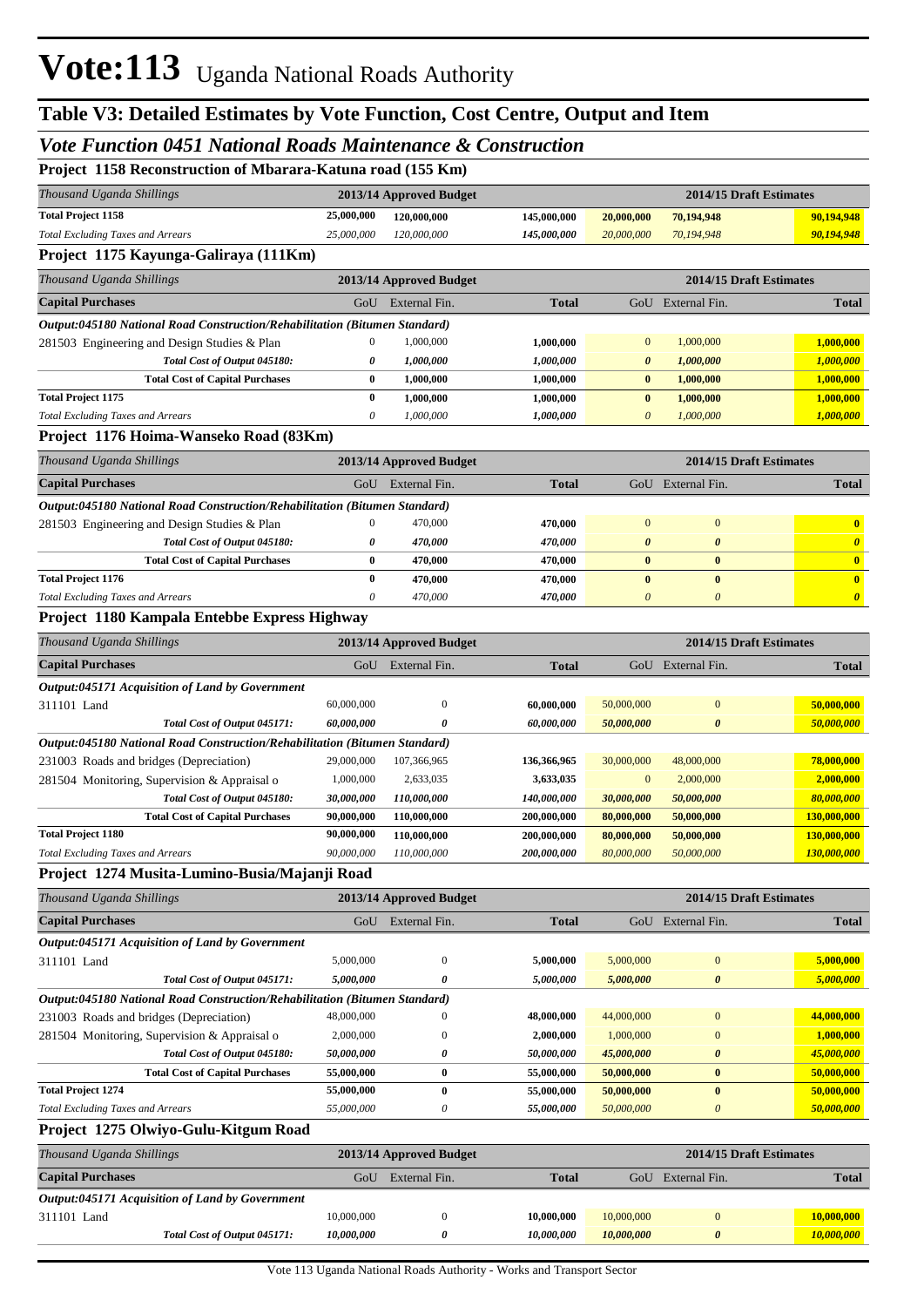#### *Vote Function 0451 National Roads Maintenance & Construction*

#### **Project 1275 Olwiyo-Gulu-Kitgum Road**

| 110JUU 1275 OIMIYO-GUIU-ISIU UU INDAG                                      |                  |                         |              |              |                         |              |
|----------------------------------------------------------------------------|------------------|-------------------------|--------------|--------------|-------------------------|--------------|
| Thousand Uganda Shillings                                                  |                  | 2013/14 Approved Budget |              |              | 2014/15 Draft Estimates |              |
| <b>Capital Purchases</b>                                                   | GoU              | External Fin.           | <b>Total</b> |              | GoU External Fin.       | <b>Total</b> |
| Output:045180 National Road Construction/Rehabilitation (Bitumen Standard) |                  |                         |              |              |                         |              |
| 231003 Roads and bridges (Depreciation)                                    | 57,000,000       | $\mathbf{0}$            | 57,000,000   | 108,000,000  | $\mathbf{0}$            | 108,000,000  |
| 281504 Monitoring, Supervision & Appraisal o                               | 3,000,000        | $\Omega$                | 3,000,000    | 2,000,000    | $\overline{0}$          | 2,000,000    |
| Total Cost of Output 045180:                                               | 60,000,000       | 0                       | 60,000,000   | 110,000,000  | $\theta$                | 110,000,000  |
| <b>Total Cost of Capital Purchases</b>                                     | 70,000,000       | $\bf{0}$                | 70,000,000   | 120,000,000  | $\bf{0}$                | 120,000,000  |
| <b>Total Project 1275</b>                                                  | 70,000,000       | $\bf{0}$                | 70,000,000   | 120,000,000  | $\bf{0}$                | 120,000,000  |
| <b>Total Excluding Taxes and Arrears</b>                                   | 70,000,000       | 0                       | 70,000,000   | 120,000,000  | $\boldsymbol{\theta}$   | 120,000,000  |
| Project 1276 Mubende-Kakumiro-Kagadi Road                                  |                  |                         |              |              |                         |              |
| Thousand Uganda Shillings                                                  |                  | 2013/14 Approved Budget |              |              | 2014/15 Draft Estimates |              |
| <b>Capital Purchases</b>                                                   |                  | GoU External Fin.       | <b>Total</b> |              | GoU External Fin.       | <b>Total</b> |
| Output:045171 Acquisition of Land by Government                            |                  |                         |              |              |                         |              |
| 311101 Land                                                                | 3,000,000        | $\mathbf{0}$            | 3,000,000    | 3,000,000    | $\mathbf{0}$            | 3,000,000    |
| Total Cost of Output 045171:                                               | 3,000,000        | 0                       | 3,000,000    | 3,000,000    | $\boldsymbol{\theta}$   | 3,000,000    |
| Output:045180 National Road Construction/Rehabilitation (Bitumen Standard) |                  |                         |              |              |                         |              |
| 231003 Roads and bridges (Depreciation)                                    | 20,000,000       | $\Omega$                | 20,000,000   | 47,000,000   | $\overline{0}$          | 47,000,000   |
| 281504 Monitoring, Supervision & Appraisal o                               | 2,000,000        | $\boldsymbol{0}$        | 2,000,000    | $\mathbf{0}$ | $\overline{0}$          | $\mathbf{0}$ |
| Total Cost of Output 045180:                                               | 22,000,000       | 0                       | 22,000,000   | 47,000,000   | $\boldsymbol{\theta}$   | 47,000,000   |
| <b>Total Cost of Capital Purchases</b>                                     | 25,000,000       | $\bf{0}$                | 25,000,000   | 50,000,000   | $\bf{0}$                | 50,000,000   |
| <b>Total Project 1276</b>                                                  | 25,000,000       | $\bf{0}$                | 25,000,000   | 50,000,000   | $\bf{0}$                | 50,000,000   |
| <b>Total Excluding Taxes and Arrears</b>                                   | 25,000,000       | $\theta$                | 25,000,000   | 50,000,000   | $\boldsymbol{\theta}$   | 50,000,000   |
| Project 1277 Kampala Northern Bypass Phase 2                               |                  |                         |              |              |                         |              |
| Thousand Uganda Shillings                                                  |                  | 2013/14 Approved Budget |              |              | 2014/15 Draft Estimates |              |
| <b>Capital Purchases</b>                                                   | GoU              | External Fin.           | <b>Total</b> |              | GoU External Fin.       | <b>Total</b> |
| <b>Output:045171 Acquisition of Land by Government</b>                     |                  |                         |              |              |                         |              |
| 311101 Land                                                                | 40,000,000       | $\mathbf{0}$            | 40,000,000   | 20,000,000   | $\mathbf{0}$            | 20,000,000   |
| Total Cost of Output 045171:                                               | 40,000,000       | 0                       | 40,000,000   | 20,000,000   | $\boldsymbol{\theta}$   | 20,000,000   |
| Output:045180 National Road Construction/Rehabilitation (Bitumen Standard) |                  |                         |              |              |                         |              |
| 231003 Roads and bridges (Depreciation)                                    | $\boldsymbol{0}$ | 53,000,000              | 53,000,000   | 12,100,000   | 18,950,000              | 31,050,000   |
| 281503 Engineering and Design Studies & Plan                               | $\boldsymbol{0}$ | $\boldsymbol{0}$        | $\bf{0}$     | 7,900,000    | $\mathbf{0}$            | 7,900,000    |
| 281504 Monitoring, Supervision & Appraisal o                               | $\boldsymbol{0}$ | 2,000,000               | 2,000,000    | $\mathbf{0}$ | 1,050,000               | 1,050,000    |
| Total Cost of Output 045180:                                               | 0                | 55,000,000              | 55,000,000   | 20,000,000   | 20,000,000              | 40,000,000   |
| <b>Total Cost of Capital Purchases</b>                                     | 40,000,000       | 55,000,000              | 95,000,000   | 40,000,000   | 20,000,000              | 60,000,000   |
| <b>Total Project 1277</b>                                                  | 40,000,000       | 55,000,000              | 95,000,000   | 40,000,000   | 20,000,000              | 60,000,000   |
| <b>Total Excluding Taxes and Arrears</b>                                   | 40,000,000       | 55,000,000              | 95,000,000   | 40,000,000   | 20,000,000              | 60,000,000   |
| Project 1278 Kampala-Jinja Expressway                                      |                  |                         |              |              |                         |              |
| Thousand Uganda Shillings                                                  |                  | 2013/14 Approved Budget |              |              | 2014/15 Draft Estimates |              |
| <b>Capital Purchases</b>                                                   | GoU              | External Fin.           | <b>Total</b> |              | GoU External Fin.       | <b>Total</b> |
| Output:045180 National Road Construction/Rehabilitation (Bitumen Standard) |                  |                         |              |              |                         |              |
| 281503 Engineering and Design Studies & Plan                               | 5,000,000        | $\boldsymbol{0}$        | 5,000,000    | 597,600      | $\boldsymbol{0}$        | 597,600      |
| Total Cost of Output 045180:                                               | 5,000,000        | 0                       | 5,000,000    | 597,600      | $\boldsymbol{\theta}$   | 597,600      |
| <b>Total Cost of Capital Purchases</b>                                     | 5,000,000        | $\bf{0}$                | 5,000,000    | 597,600      | $\bf{0}$                | 597,600      |
| <b>Total Project 1278</b>                                                  | 5,000,000        | $\bf{0}$                | 5,000,000    | 597,600      | $\bf{0}$                | 597,600      |
| <b>Total Excluding Taxes and Arrears</b>                                   | 5,000,000        | 0                       | 5,000,000    | 597,600      | $\boldsymbol{\theta}$   | 597,600      |
| Project 1279 Seeta-Kyaliwajjala-Matugga-Wakiso-Buloba-Nsangi               |                  |                         |              |              |                         |              |
| Thousand Uganda Shillings                                                  |                  | 2013/14 Approved Budget |              |              | 2014/15 Draft Estimates |              |
| <b>Capital Purchases</b>                                                   | GoU              | External Fin.           | <b>Total</b> |              | GoU External Fin.       | <b>Total</b> |
| Output:045180 National Road Construction/Rehabilitation (Bitumen Standard) |                  |                         |              |              |                         |              |
| 281501 Environment Impact Assessment for Ca                                | $\boldsymbol{0}$ | $\boldsymbol{0}$        | 0            | 300,000      | $\bf{0}$                | 300,000      |
| 281503 Engineering and Design Studies & Plan                               | 1,000,000        | $\boldsymbol{0}$        | 1,000,000    | 700,000      | $\mathbf{0}$            | 700,000      |
| Total Cost of Output 045180:                                               | 1,000,000        | 0                       | 1,000,000    | 1,000,000    | $\boldsymbol{\theta}$   | 1,000,000    |

**Total Cost of Capital Purchases 1,000,000 0 1,000,000 1,000,000 0 1,000,000**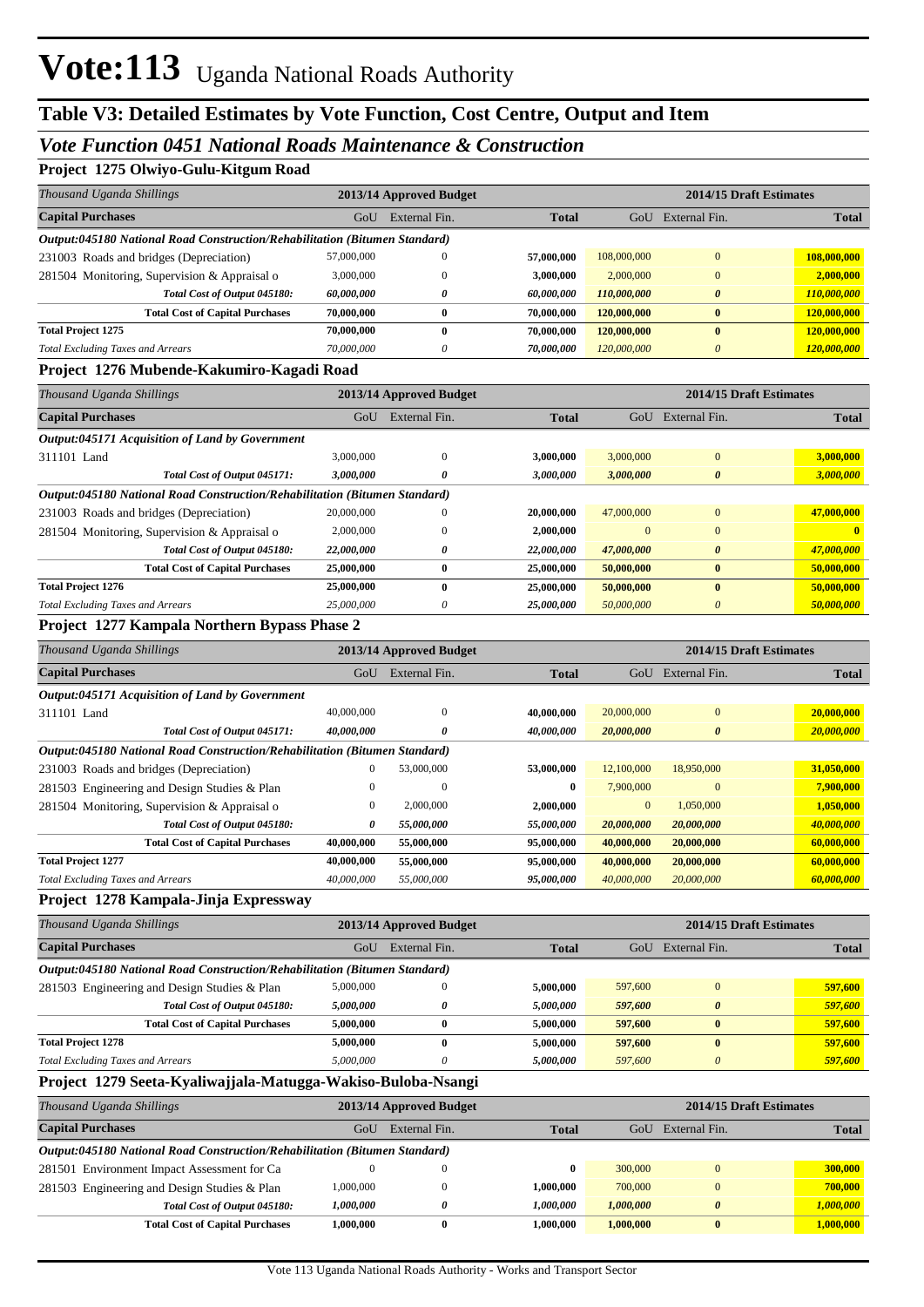#### *Vote Function 0451 National Roads Maintenance & Construction*

|  | Project 1279 Seeta-Kyaliwajjala-Matugga-Wakiso-Buloba-Nsangi |  |
|--|--------------------------------------------------------------|--|
|--|--------------------------------------------------------------|--|

| Thousand Uganda Shillings                                                  |                       | 2013/14 Approved Budget |              |                       | 2014/15 Draft Estimates |                   |
|----------------------------------------------------------------------------|-----------------------|-------------------------|--------------|-----------------------|-------------------------|-------------------|
| <b>Total Project 1279</b>                                                  | 1,000,000             | $\bf{0}$                | 1,000,000    | 1,000,000             | $\bf{0}$                | 1,000,000         |
| <b>Total Excluding Taxes and Arrears</b>                                   | 1,000,000             | 0                       | 1,000,000    | 1,000,000             | $\boldsymbol{\theta}$   | 1,000,000         |
| Project 1280 Najjanankumbi-Busabala Road and Nambole-Namilyango-Seeta      |                       |                         |              |                       |                         |                   |
| Thousand Uganda Shillings                                                  |                       | 2013/14 Approved Budget |              |                       | 2014/15 Draft Estimates |                   |
| <b>Capital Purchases</b>                                                   | GoU                   | External Fin.           | <b>Total</b> |                       | GoU External Fin.       | Total             |
| Output:045180 National Road Construction/Rehabilitation (Bitumen Standard) |                       |                         |              |                       |                         |                   |
| 281501 Environment Impact Assessment for Ca                                | $\theta$              | 0                       | 0            | 300,000               | $\boldsymbol{0}$        | 300,000           |
| 281503 Engineering and Design Studies & Plan                               | 500,000               | $\boldsymbol{0}$        | 500,000      | 700,000               | $\mathbf{0}$            | 700,000           |
| Total Cost of Output 045180:                                               | 500,000               | 0                       | 500,000      | 1,000,000             | 0                       | 1,000,000         |
| <b>Total Cost of Capital Purchases</b>                                     | 500,000               | $\bf{0}$                | 500,000      | 1,000,000             | $\bf{0}$                | 1,000,000         |
| <b>Total Project 1280</b>                                                  | 500,000               | $\bf{0}$                | 500,000      | 1,000,000             | $\bf{0}$                | 1,000,000         |
| <b>Total Excluding Taxes and Arrears</b>                                   | 500,000               | 0                       | 500,000      | 1,000,000             | 0                       | <b>1,000,000</b>  |
| Project 1281 Tirinyi-Pallisa-Kumi/Kamonkoli Road                           |                       |                         |              |                       |                         |                   |
| Thousand Uganda Shillings                                                  |                       | 2013/14 Approved Budget |              |                       | 2014/15 Draft Estimates |                   |
| <b>Capital Purchases</b>                                                   | GoU                   | External Fin.           | <b>Total</b> |                       | GoU External Fin.       | <b>Total</b>      |
| Output:045171 Acquisition of Land by Government                            |                       |                         |              |                       |                         |                   |
| 311101 Land                                                                | $\boldsymbol{0}$      | $\boldsymbol{0}$        | $\bf{0}$     | 8,000,000             | $\mathbf{0}$            | 8,000,000         |
| Total Cost of Output 045171:                                               | $\boldsymbol{\theta}$ | 0                       | 0            | 8,000,000             | 0                       | 8,000,000         |
| Output:045180 National Road Construction/Rehabilitation (Bitumen Standard) |                       |                         |              |                       |                         |                   |
| 231003 Roads and bridges (Depreciation)                                    | $\mathbf{0}$          | 0                       | $\bf{0}$     | 2,000,000             | 20,000,000              | 22,000,000        |
| 281503 Engineering and Design Studies & Plan                               | 1,500,000             | 0                       | 1,500,000    | $\mathbf{0}$          | $\mathbf{0}$            |                   |
| 281504 Monitoring, Supervision & Appraisal o                               | $\boldsymbol{0}$      | 0                       | 0            | $\boldsymbol{0}$      | 470,000                 | 470,000           |
| Total Cost of Output 045180:                                               | 1,500,000             | 0                       | 1,500,000    | 2,000,000             | 20,470,000              | 22,470,000        |
| <b>Total Cost of Capital Purchases</b>                                     | 1,500,000             | $\bf{0}$                | 1,500,000    | 10,000,000            | 20,470,000              | 30,470,000        |
| <b>Total Project 1281</b>                                                  | 1,500,000             | $\bf{0}$                | 1,500,000    | 10,000,000            | 20,470,000              | 30,470,000        |
| <b>Total Excluding Taxes and Arrears</b>                                   | 1,500,000             | 0                       | 1,500,000    | 10,000,000            | 20,470,000              | 30,470,000        |
| Project 1310 Albertine Region Sustainable Development Project              |                       |                         |              |                       |                         |                   |
| Thousand Uganda Shillings                                                  |                       | 2013/14 Approved Budget |              |                       | 2014/15 Draft Estimates |                   |
| <b>Capital Purchases</b>                                                   | GoU                   | External Fin.           | <b>Total</b> |                       | GoU External Fin.       | <b>Total</b>      |
| Output:045171 Acquisition of Land by Government                            |                       |                         |              |                       |                         |                   |
| 311101 Land                                                                | $\mathbf{0}$          | $\mathbf{0}$            | $\bf{0}$     | 5,000,000             | $\boldsymbol{0}$        | 5,000,000         |
| Total Cost of Output 045171:                                               | 0                     | 0                       | 0            | 5,000,000             | $\boldsymbol{\theta}$   | 5,000,000         |
| Output:045180 National Road Construction/Rehabilitation (Bitumen Standard) |                       |                         |              |                       |                         |                   |
| 231003 Roads and bridges (Depreciation)                                    |                       | 0                       | 0            | $\boldsymbol{0}$      | 19,500,000              | 19,500,000        |
| 281504 Monitoring, Supervision & Appraisal o                               | $\mathbf{0}$          | $\boldsymbol{0}$        | $\bf{0}$     | $\boldsymbol{0}$      | 500,000                 | 500,000           |
| Total Cost of Output 045180:                                               | 0                     | $\pmb{\theta}$          | 0            | $\boldsymbol{\theta}$ | 20,000,000              | 20,000,000        |
| <b>Total Cost of Capital Purchases</b>                                     | $\bf{0}$              | $\bf{0}$                | 0            | 5,000,000             | 20,000,000              | 25,000,000        |
| <b>Total Project 1310</b>                                                  | $\bf{0}$              | $\bf{0}$                | $\bf{0}$     | 5,000,000             | 20,000,000              | 25,000,000        |
| <b>Total Excluding Taxes and Arrears</b>                                   | 0                     | 0                       | 0            | 5,000,000             | 20,000,000              | <b>25,000,000</b> |
| Project 1311 Upgrading Rukungiri-Kihihi-Ishasha/Kanungu Road               |                       |                         |              |                       |                         |                   |
| Thousand Uganda Shillings                                                  |                       | 2013/14 Approved Budget |              |                       | 2014/15 Draft Estimates |                   |
| <b>Capital Purchases</b>                                                   | GoU                   | External Fin.           | <b>Total</b> |                       | GoU External Fin.       | <b>Total</b>      |
| Output:045171 Acquisition of Land by Government                            |                       |                         |              |                       |                         |                   |
| 311101 Land                                                                | $\boldsymbol{0}$      | $\mathbf{0}$            | 0            | 2,500,000             | $\boldsymbol{0}$        | 2,500,000         |
| Total Cost of Output 045171:                                               | 0                     | 0                       | 0            | 2,500,000             | 0                       | 2,500,000         |
| Output:045180 National Road Construction/Rehabilitation (Bitumen Standard) |                       |                         |              |                       |                         |                   |
| 231003 Roads and bridges (Depreciation)                                    | $\theta$              | 0                       | 0            | 2,500,000             | 3,053,927               | 5,553,927         |
| 281504 Monitoring, Supervision & Appraisal o                               | $\mathbf{0}$          | $\boldsymbol{0}$        | $\bf{0}$     | $\boldsymbol{0}$      | 500,000                 | 500,000           |
| Total Cost of Output 045180:                                               | 0                     | 0                       | 0            | 2,500,000             | 3,553,927               | 6,053,927         |
| <b>Total Cost of Capital Purchases</b>                                     | $\boldsymbol{0}$      | $\pmb{0}$               | $\bf{0}$     | 5,000,000             | 3,553,927               | 8,553,927         |
| <b>Total Project 1311</b>                                                  | $\bf{0}$              | $\bf{0}$                | $\bf{0}$     | 5,000,000             | 3,553,927               | 8,553,927         |
| <b>Total Excluding Taxes and Arrears</b>                                   | 0                     | $\boldsymbol{\theta}$   | 0            | 5,000,000             | 3,553,927               | 8,553,927         |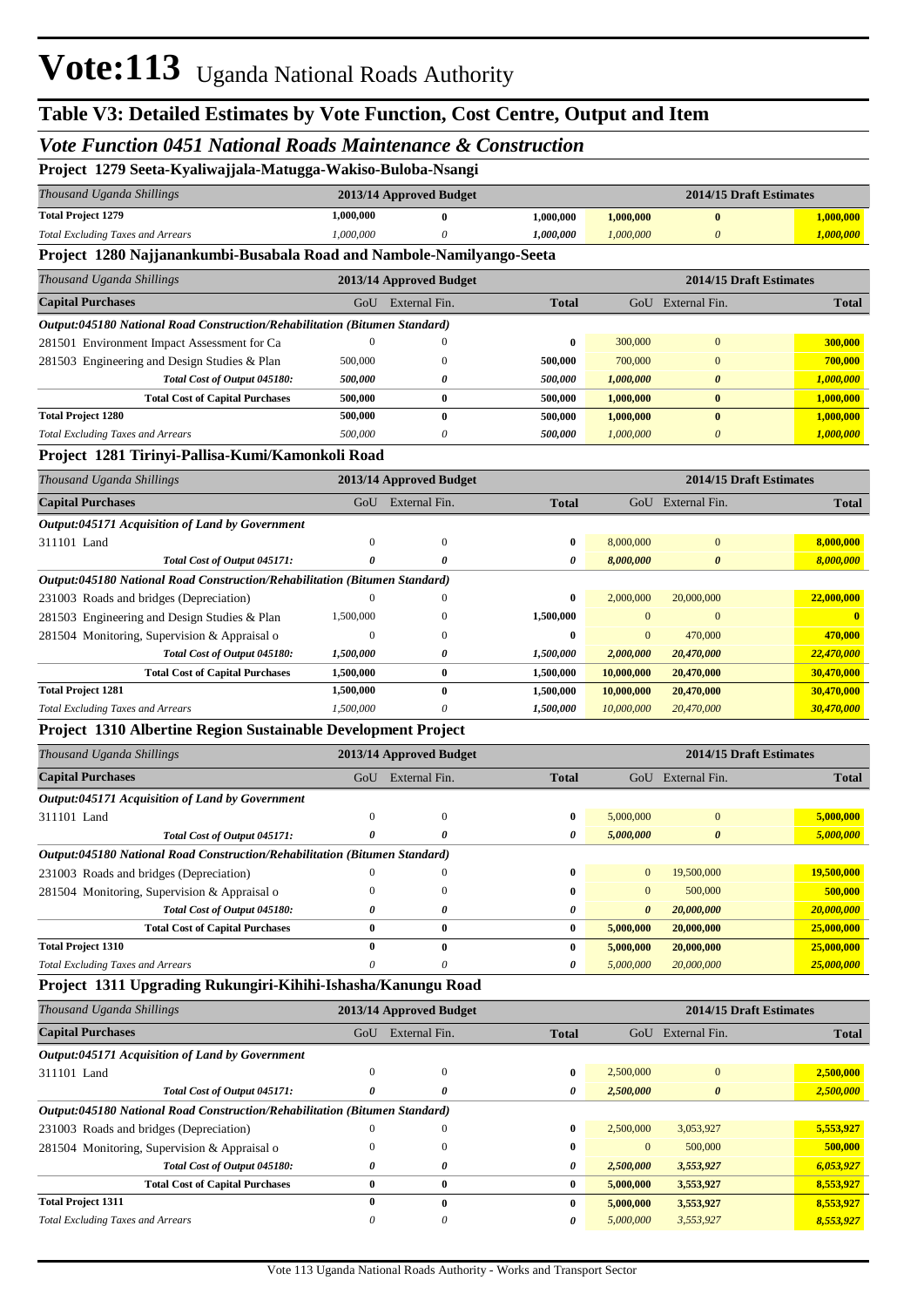#### *Vote Function 0451 National Roads Maintenance & Construction*

**Project 1312 Upgrading mbale-Bubulo-Lwakhakha Road**

| Thousand Uganda Shillings                                                  |     | 2013/14 Approved Budget |              |              | 2014/15 Draft Estimates |              |
|----------------------------------------------------------------------------|-----|-------------------------|--------------|--------------|-------------------------|--------------|
| <b>Capital Purchases</b>                                                   | GoU | External Fin.           | <b>Total</b> | GoU          | External Fin.           | <b>Total</b> |
| <b>Output:045171 Acquisition of Land by Government</b>                     |     |                         |              |              |                         |              |
| 311101 Land                                                                | 0   | 0                       | 0            | 2,500,000    | $\overline{0}$          | 2,500,000    |
| Total Cost of Output 045171:                                               |     | 0                       | 0            | 2,500,000    | $\boldsymbol{\theta}$   | 2,500,000    |
| Output:045180 National Road Construction/Rehabilitation (Bitumen Standard) |     |                         |              |              |                         |              |
| 231003 Roads and bridges (Depreciation)                                    | 0   | 0                       | 0            | 2,500,000    | 3,500,000               | 6,000,000    |
| 281504 Monitoring, Supervision & Appraisal o                               | 0   | 0                       | 0            | $\mathbf{0}$ | 500,000                 | 500,000      |
| Total Cost of Output 045180:                                               | 0   | 0                       | 0            | 2,500,000    | 4,000,000               | 6,500,000    |
| <b>Total Cost of Capital Purchases</b>                                     | 0   | $\bf{0}$                | $\bf{0}$     | 5,000,000    | 4,000,000               | 9,000,000    |
| <b>Total Project 1312</b>                                                  | 0   | $\mathbf{0}$            | 0            | 5,000,000    | 4,000,000               | 9,000,000    |
| <b>Total Excluding Taxes and Arrears</b>                                   |     | 0                       | 0            | 5,000,000    | 4,000,000               | 9,000,000    |

#### **Project 1313 North Eastern Road-Corridor Asset Management Project**

| Thousand Uganda Shillings                                       |               | 2013/14 Approved Budget |               |                |                         | 2014/15 Draft Estimates |
|-----------------------------------------------------------------|---------------|-------------------------|---------------|----------------|-------------------------|-------------------------|
| <b>Capital Purchases</b>                                        | GoU           | External Fin.           | <b>Total</b>  | GoU            | External Fin.           | <b>Total</b>            |
| Output:045181 National Road Construction/Rehabilitation (Other) |               |                         |               |                |                         |                         |
| 231003 Roads and bridges (Depreciation)                         | $\Omega$      | $\mathbf{0}$            | 0             | 600,080        | 9,000,000               | 9,600,080               |
| 281504 Monitoring, Supervision & Appraisal o                    |               | $\theta$                | 0             | $\overline{0}$ | 1,000,000               | 1,000,000               |
| Total Cost of Output 045181:                                    | 0             | 0                       | 0             | 600,080        | 10,000,000              | 10,600,080              |
| <b>Total Cost of Capital Purchases</b>                          | $\bf{0}$      | $\bf{0}$                | $\bf{0}$      | 600.080        | 10,000,000              | 10,600,080              |
| <b>Total Project 1313</b>                                       | $\bf{0}$      | $\mathbf{0}$            | 0             | 600,080        | 10,000,000              | 10,600,080              |
| <b>Total Excluding Taxes and Arrears</b>                        | 0             | 0                       | 0             | 600,080        | 10,000,000              | 10,600,080              |
| Thousand Uganda Shillings                                       |               | 2013/14 Approved Budget |               |                | 2014/15 Draft Estimates |                         |
|                                                                 | GoU           | External Fin.           | <b>Total</b>  | GoU            | External Fin.           | <b>Total</b>            |
| <b>Total Vote Function 51</b>                                   | 1,289,726,779 | 653,939,998             | 1,943,666,776 | 1,271,139,441  | 457,638,87              | 1,728,778,314           |
| <b>Total Excluding Taxes and Arrears</b>                        | 1.279.726.779 | 653,939,998             | 1,933,666,776 | 1,269,726,779  | 457,638,87              | 1,727,365,652           |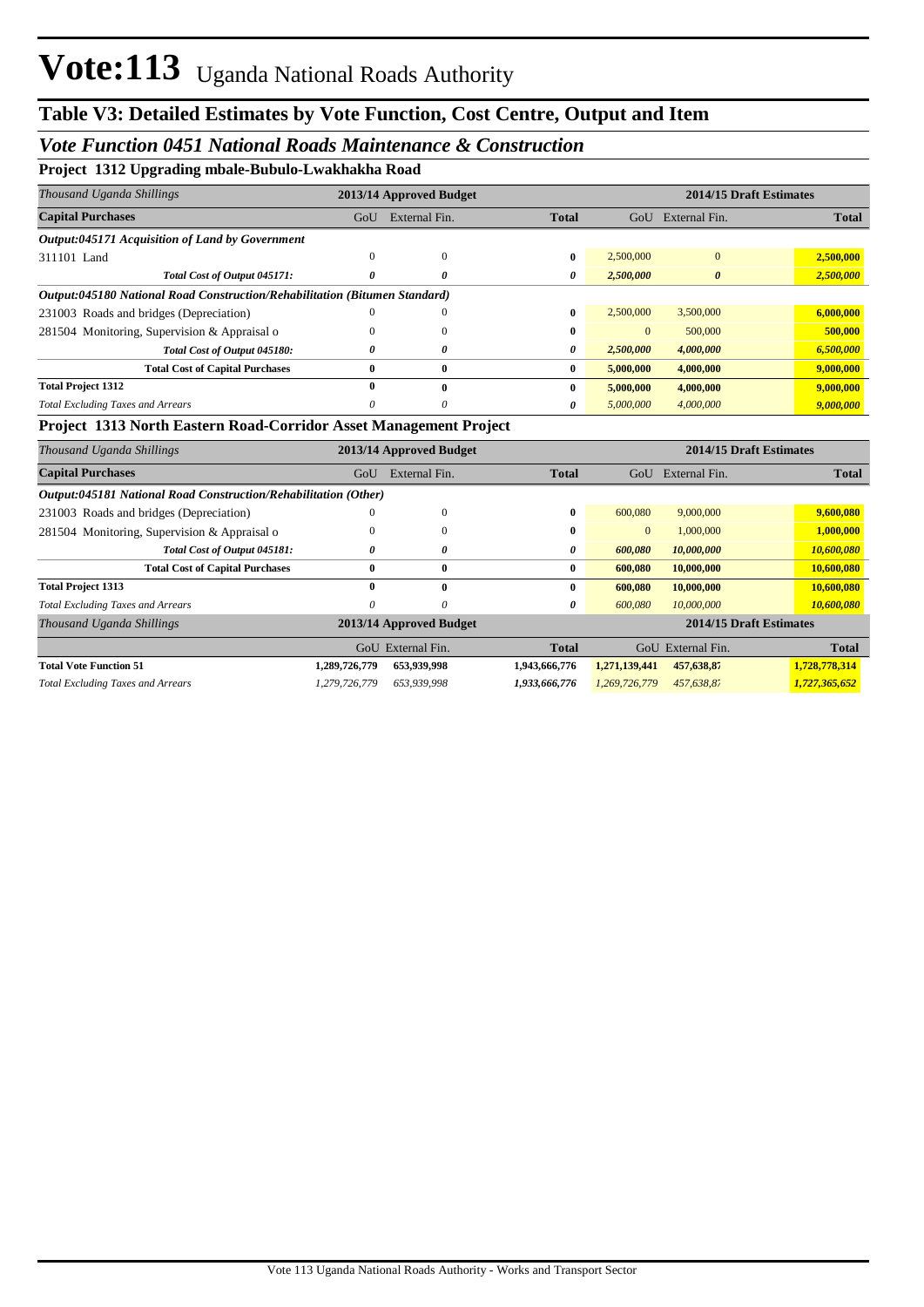| <b>Grand Total Vote 113</b>              | 1.289.726.779   | 653.939.998 | 1.943.666.776 | 1.271.139.441 | 457,638.87 | 1,728,778,314 |
|------------------------------------------|-----------------|-------------|---------------|---------------|------------|---------------|
| <b>Total Excluding Taxes and Arrears</b> | . . 279.726.779 | 653.939.998 | 1.933.666.776 | 1,269,726,779 | 457.638.87 | 1,727,365,652 |